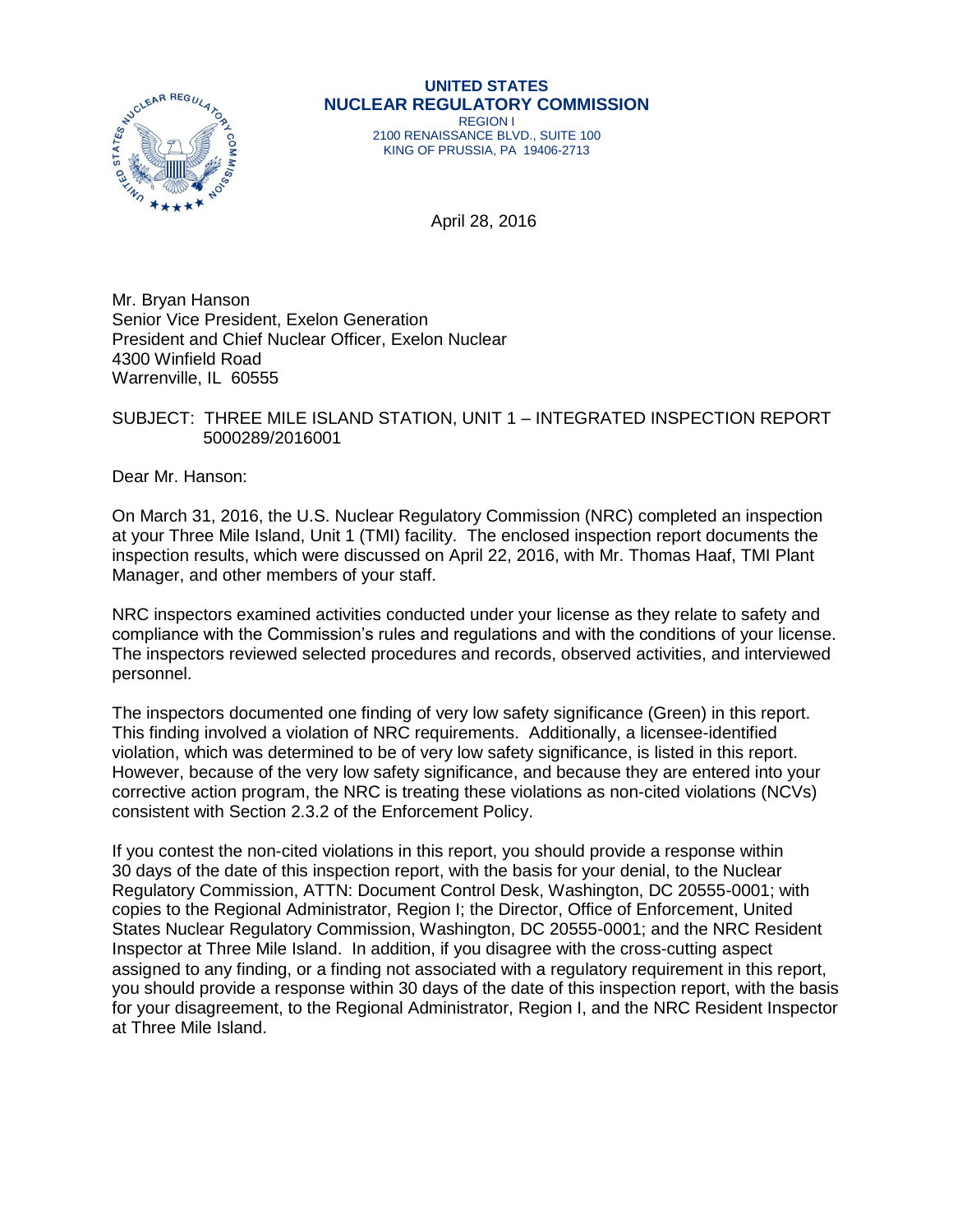In accordance with Title 10 of the *Code of Federal Regulations* (CFR) 2.390 of the NRC's "Rules of Practice," a copy of this letter, its enclosure, and your response (if any) will be available electronically for public inspection in the NRC's Public Document Room or from the Publicly Available Records component of the NRC's Agencywide Documents Access and Management System (ADAMS). ADAMS is accessible from the NRC website at <http://www.nrc.gov/reading-rm/adams.html> (the Public Electronic Reading Room).

Sincerely,

 */RA/*

Silas R. Kennedy, Chief Reactor Projects Branch 6 Division of Reactor Projects

Docket No. 50-289 License No. DPR-50

Enclosure: Inspection Report 05000289/2016001 w/Attachment: Supplementary Information

cc w/encl: Distribution via ListServ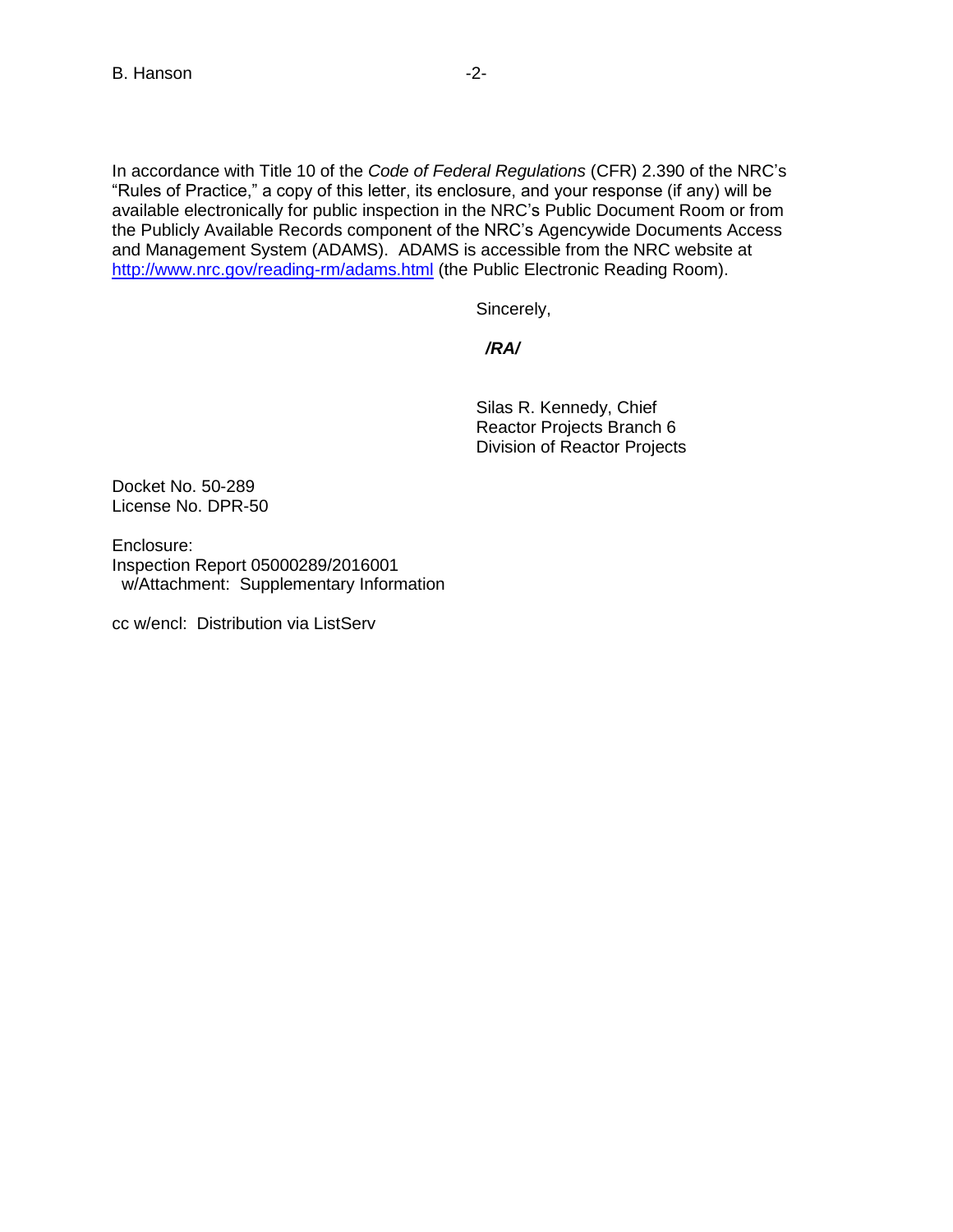Sincerely,

 */RA/*

Silas R. Kennedy, Chief Reactor Projects Branch 6 Division of Reactor Projects

Docket No. 50-289 License No. DPR-50

Enclosure: Inspection Report 05000289/2016001 w/Attachment: Supplementary Information

cc w/encl: Distribution via ListServ

Distribution w/encl: DDorman, RA DLew, DRA MScott, DRP DPelton, DRP RLorson, DRS BSmith, DRS

SKennedy, DRP SShaffer, DRP SElkhiamy, DRP MHenrion, DRP DWerkheiser, DRP, SRI LCruz, DRP, RI

LDumont, DRP, RI ADiaz, DRP, OA JBowen, RI OEDO RidsNrrPMThreeMileIsland Res RidsNrrDorlLpl1-2 Res ROPReportsRes

#### DOC Name: G:\DRP\BRANCH6\+++THREE MILE ISLAND\TMI INSPECTION REPORTS\ 2016\TMI\_REPORT\_IR2016001 FINAL.DOCX ADAMS ACCESSION No. ML16119A047

|                           | _________________________ |                            |               |  |                                                     |  |
|---------------------------|---------------------------|----------------------------|---------------|--|-----------------------------------------------------|--|
| <b>SUNSI Review</b><br>l۷ |                           | Non-Sensitive<br>Sensitive |               |  | <b>Publicly Available</b><br>Non-Publicly Available |  |
| <b>OFFICE</b>             | RI/DRP                    | RI/DRP                     | RI/DRP        |  |                                                     |  |
| <b>NAME</b>               | DWerkheiser/SWS via email | SShaffer/SWS               | SKennedy/ SRK |  |                                                     |  |
| <b>DATE</b>               | 04/22/16                  | 04/27/16<br>04/27/16       |               |  |                                                     |  |
|                           | AFFIQUU BEAQDD AQDV       |                            |               |  |                                                     |  |

OFFICIAL RECORD COPY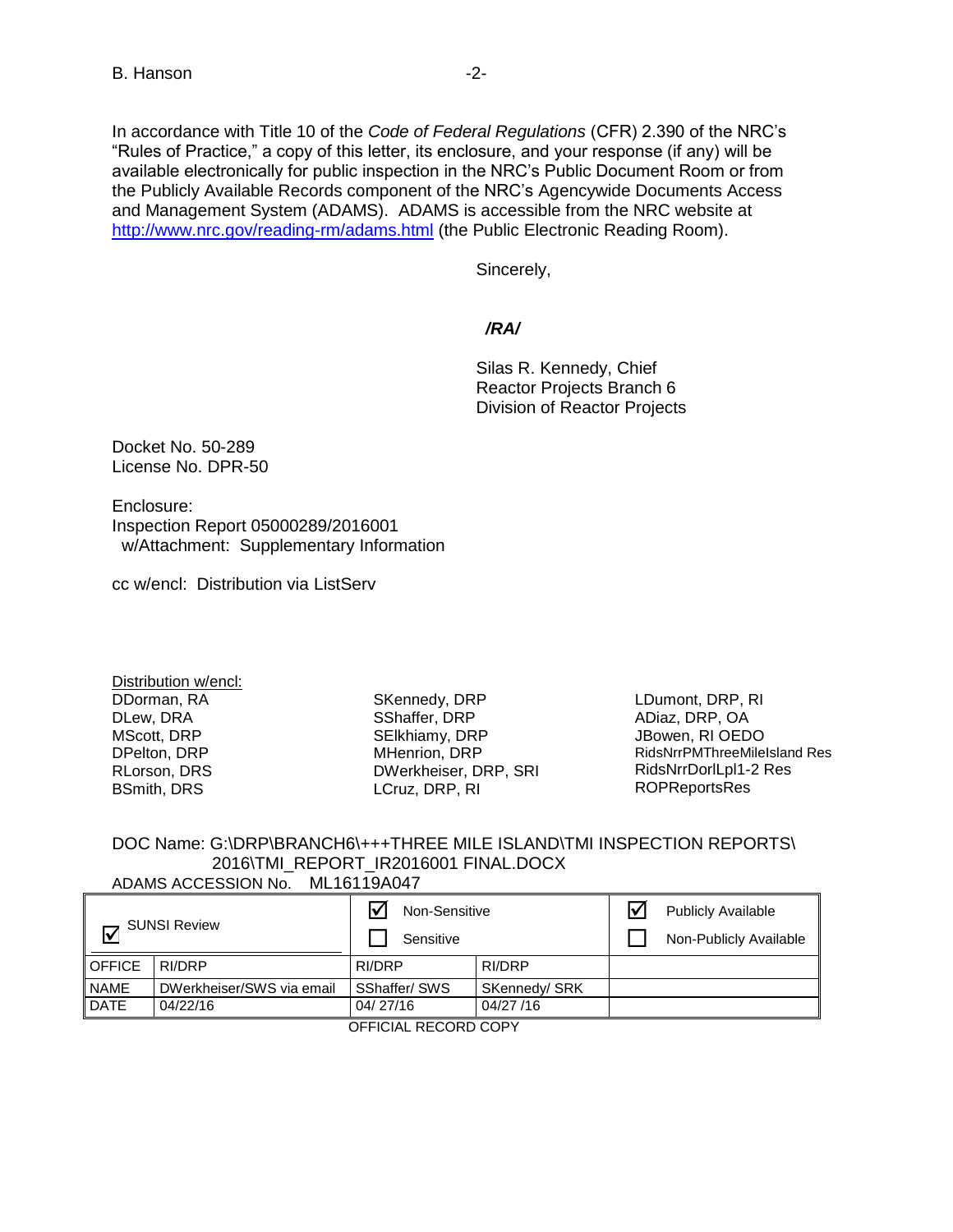# U.S. NUCLEAR REGULATORY COMMISSION

# REGION I

| Docket No:   | 50-289                                                                                                                                                                                                                  |
|--------------|-------------------------------------------------------------------------------------------------------------------------------------------------------------------------------------------------------------------------|
| License No:  | <b>DPR-50</b>                                                                                                                                                                                                           |
| Report No:   | 05000289/2016001                                                                                                                                                                                                        |
| Licensee:    | <b>Exelon Generation Company</b>                                                                                                                                                                                        |
| Facility:    | Three Mile Island Station, Unit 1                                                                                                                                                                                       |
| Location:    | Middletown, PA 17057                                                                                                                                                                                                    |
| Dates:       | January 1 through March 31, 2016                                                                                                                                                                                        |
| Inspectors:  | D. Werkheiser, Senior Resident Inspector<br>L. Cruz, Resident Inspector<br>L. Dumont, Resident Inspector<br>S. Barr, Senior Emergency Preparedness Inspector<br>P. Ott, Reactor Inspector<br>R. Rolph, Health Physicist |
| Approved by: | S. Kennedy, Chief<br>Projects Branch 6<br><b>Division of Reactor Projects</b>                                                                                                                                           |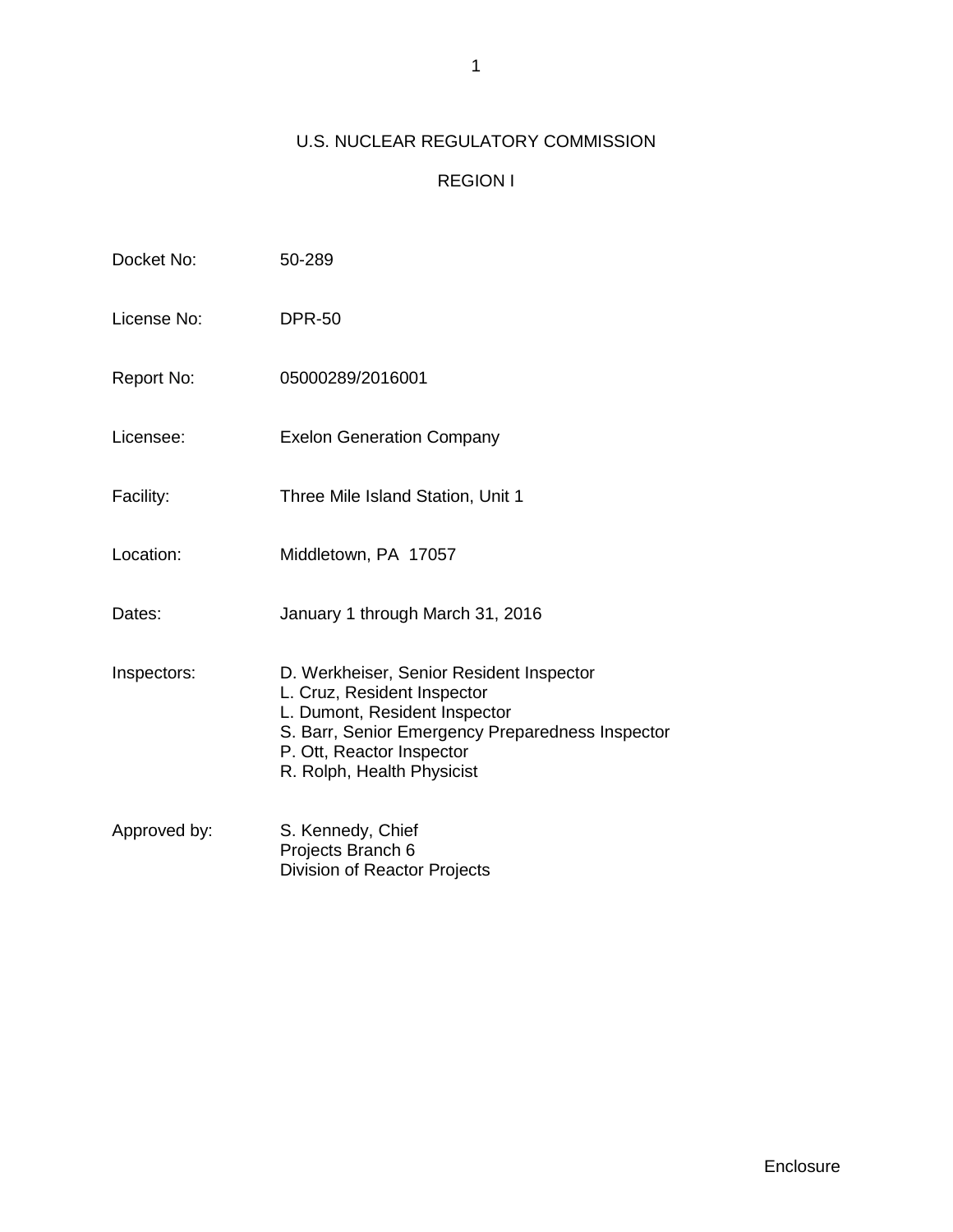# **TABLE OF CONTENTS**

<span id="page-4-0"></span>

| 1R01             |                                                                    |  |
|------------------|--------------------------------------------------------------------|--|
| 1R04             |                                                                    |  |
| 1R05             |                                                                    |  |
| 1R06             |                                                                    |  |
| 1R07             |                                                                    |  |
| 1R11             |                                                                    |  |
| 1R12             |                                                                    |  |
| 1R <sub>13</sub> | Maintenance Risk Assessments and Emergent Work Control 12          |  |
| 1R <sub>15</sub> |                                                                    |  |
| 1R18             |                                                                    |  |
| 1R19             |                                                                    |  |
| 1R22             |                                                                    |  |
| 1EP <sub>2</sub> |                                                                    |  |
| 1EP3             | Emergency Response Organization Staffing and Augmentation System16 |  |
| 1EP <sub>5</sub> |                                                                    |  |
| 1EP6             |                                                                    |  |
|                  |                                                                    |  |
| <b>2RS6</b>      |                                                                    |  |
| 4 <sup>1</sup>   |                                                                    |  |
| 40A1             |                                                                    |  |
| 4OA2             |                                                                    |  |
| 4OA3             |                                                                    |  |
| 4OA6             |                                                                    |  |
| 40A7             |                                                                    |  |
|                  |                                                                    |  |
|                  |                                                                    |  |
|                  |                                                                    |  |
|                  |                                                                    |  |
|                  |                                                                    |  |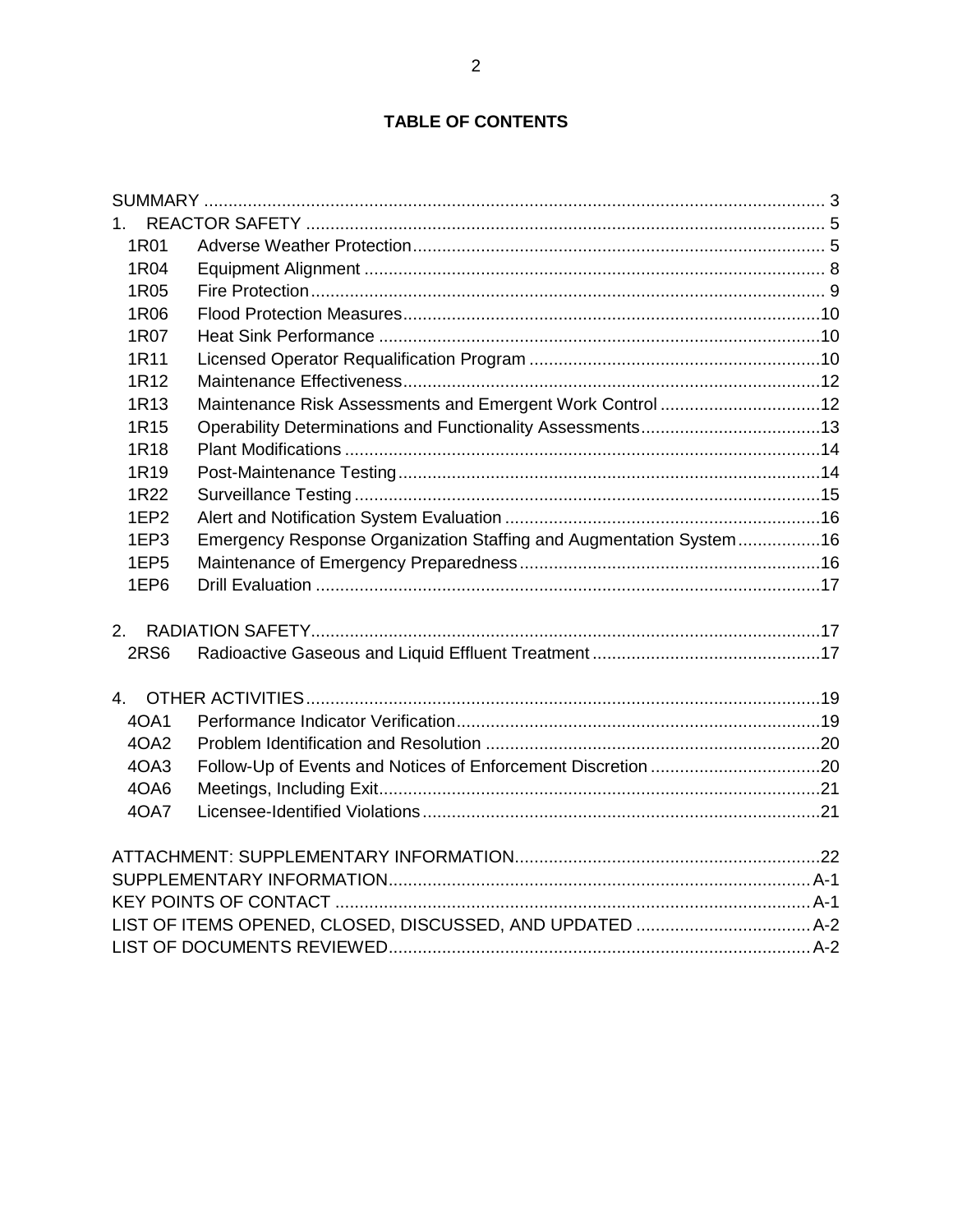## **SUMMARY**

IR 05000289/2016001, 01/01/2016-03/31/2016; Three Mile Island, Unit 1, Adverse Weather Protection.

This report covered a three-month period of inspection by resident inspectors and announced inspections performed by regional inspectors. Inspectors identified one non-cited violation (NCV) which was of very low safety significance (Green). The significance of most findings is indicated by their color (i.e., greater than Green, or Green, White, Yellow, Red) and determined using Inspection Manual Chapter (IMC) 0609, "Significance Determination Process" (SDP), dated April 29, 2015. Cross-cutting aspects are determined using IMC 0310, "Aspects Within Cross-Cutting Areas," dated December 4, 2014. All violations of NRC requirements are dispositioned in accordance with the NRC's Enforcement Policy, dated February 4, 2015. The NRC's program for overseeing the safe operation of commercial nuclear power reactors is described in NUREG-1649, "Reactor Oversight Process," Revision 5.

## **Cornerstone: Mitigating Systems**

 Green. A self-revealing NCV of Title 10 of the *Code of Federal Regulations* (CFR), Part 50, Appendix B, Criterion III, "Design Control," was identified for failure to establish and implement adequate design control measures to assure that the borated water storage tank (BWST) was capable of performing its design function to mitigate a design basis loss of coolant accident (LOCA) event. Specifically, Exelon made a modification to the BWST level indicator safety grade heat trace circuit that placed the circuit in an unapproved electrical configuration, which failed to prevent instrument line freezing during cold weather periods, contrary to its safety-function to maintain BWST level indication operable in cold weather. This adversely impacted the availability of a BWST level indication necessary for operators to reliably perform a critical design basis manual action. Exelon documented these issues in issue reports 2609417 and 2611119. Immediate corrective actions included replacement of the affected heat trace and completion of a compatible modification to its electrical configuration.

This performance deficiency was more than minor because it was associated with the design control attributes of the Mitigating Systems cornerstone and adversely affected the cornerstone objective of ensuring the availability, reliability, and capability of systems that respond to initiating events to prevent undesirable consequences. Additionally, the finding was similar to example 2.f in Appendix E of IMC 0612, in that failure to properly maintain cold weather protection equipment for the BWST level transmitters resulted in DH-LT-809 becoming inoperable. The finding was of very low safety significance (Green) because it did not affect design or qualification, did not represent a loss of system function, did not cause at least one train of BWST level instrumentation to be inoperable for greater than its Technical Specification limiting condition of operation (LCO) allowed outage time, and did not involve external event mitigation systems.

The finding had a cross-cutting aspect in the area of Human Performance, Procedure Adherence, because station personnel did not follow the heat trace procedure, which did not allow the two types of heat trace to be spliced together. (IMC 0310, H.8). (Section 1R01)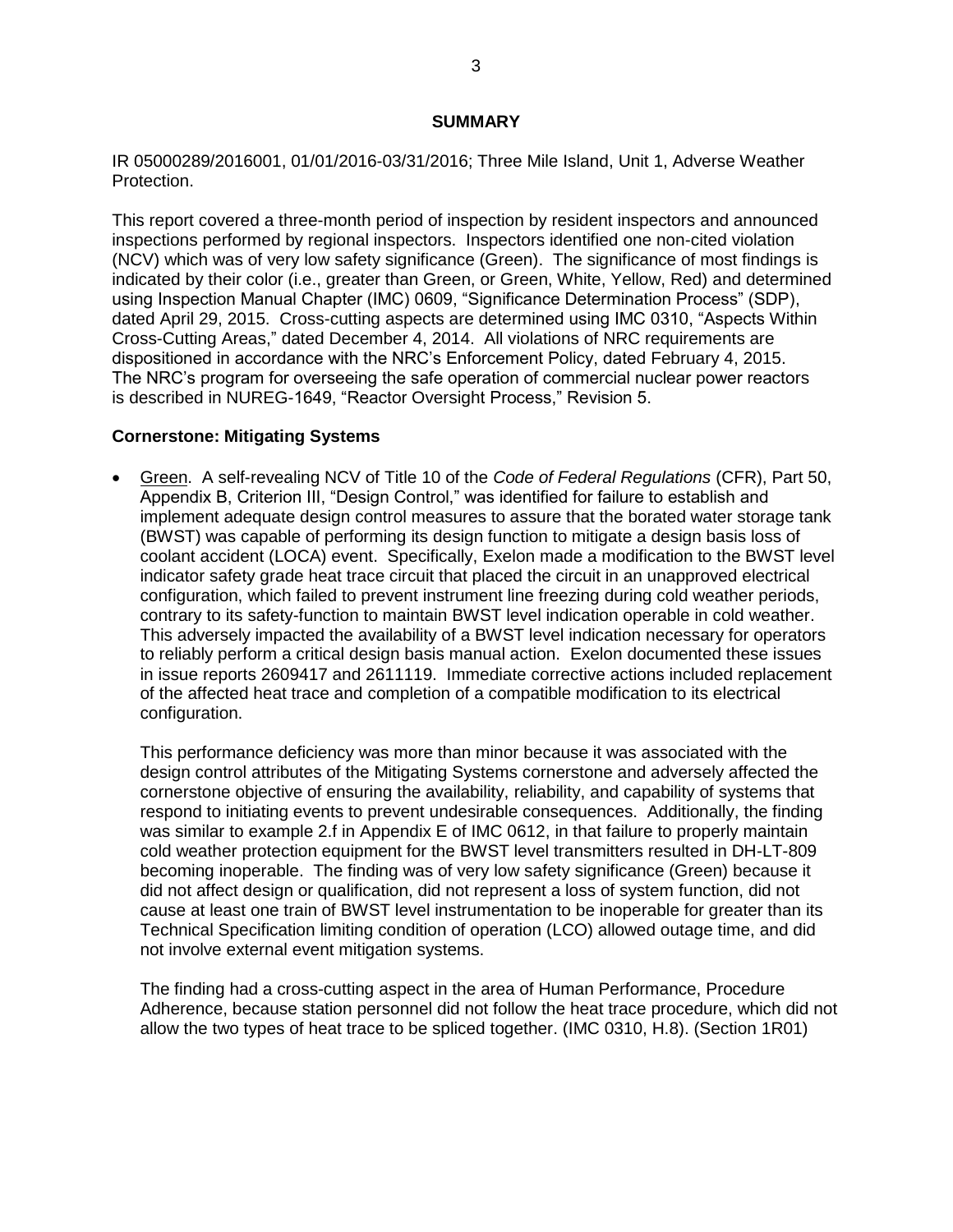# **Other Findings**

A violation of very low safety significance that was identified by Exelon was reviewed by the inspectors. Corrective actions taken or planned by Exelon have been entered into Exelon's corrective action program. This violation and corrective action tracking number are listed in Section 4OA7 of this report.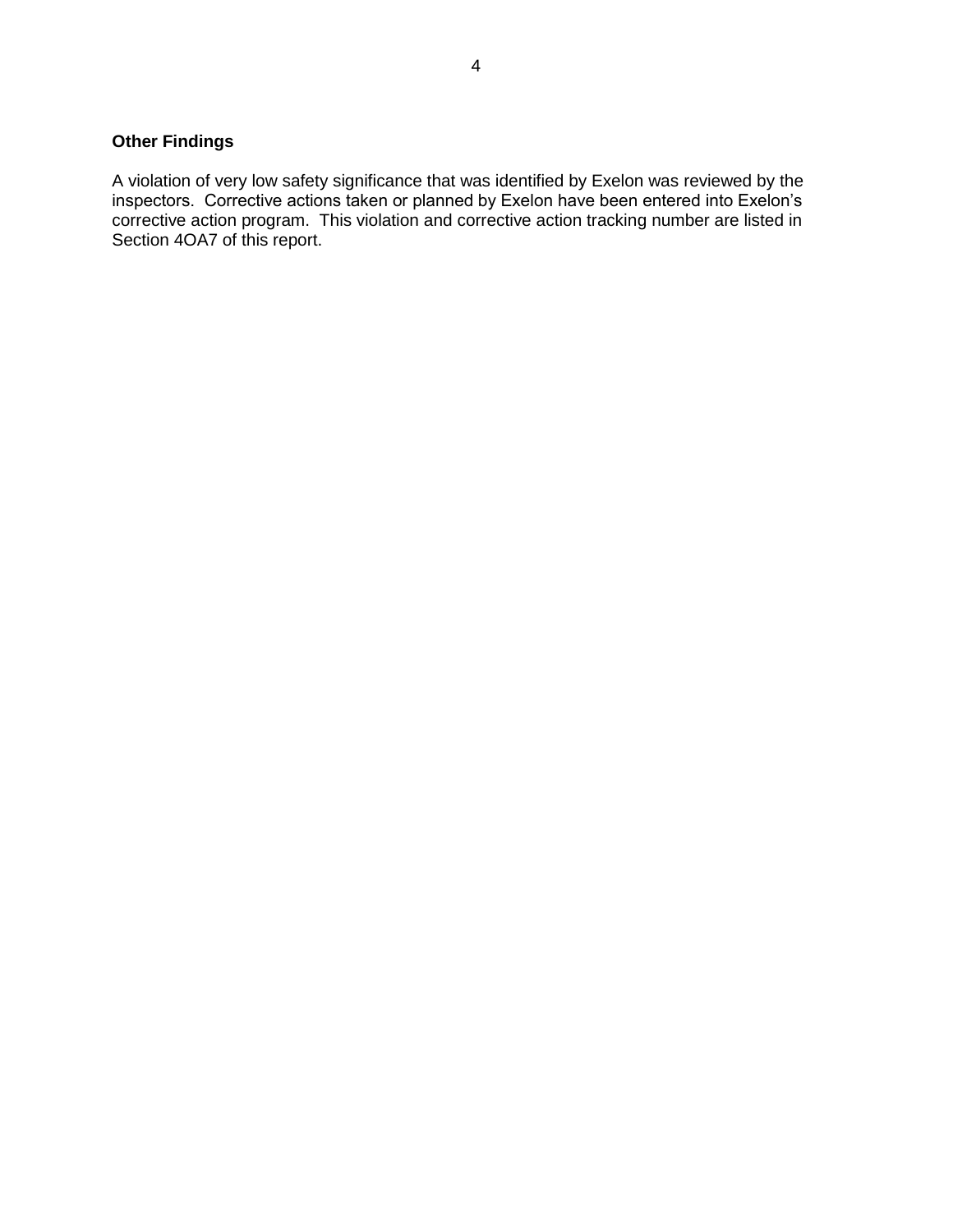## **REPORT DETAILS**

## Summary of Plant Status

Unit 1 began the inspection period at 100 percent power. On February 27, 2016, operators reduced power to approximately 89 percent power to facilitate planned main turbine valve testing and reactor control rod testing. Operators returned the unit to 100 percent power on February 28. The unit remained at or near 100 percent power for the remainder of the inspection period.

## <span id="page-7-0"></span>**1. REACTOR SAFETY**

## **Cornerstones: Initiating Events, Mitigating Systems, and Barrier Integrity**

<span id="page-7-1"></span>1R01 Adverse Weather Protection (71111.01 – 2 samples)

## .1 Readiness for Impending Adverse Weather Conditions

a. Inspection Scope

The inspectors reviewed Exelon's preparations and response with the onset of extreme low temperatures during the period of January 3 – 6, 2016. The inspectors reviewed the implementation of cold weather preparation before the onset of and during this adverse weather condition. The inspectors walked down accessible portions of TMI systems exposed to air temperatures. The inspectors verified that operator actions defined in Exelon's adverse weather procedure for Three Mile Island (TMI) maintained the readiness of essential systems. The inspectors discussed readiness and staff availability for adverse weather response with operations and work control personnel. The inspectors reviewed Exelon's lessons learned from their implementation of severe weather procedures during previous low temperature conditions. Documents reviewed for each section of this inspection report are listed in the Attachment.

b. Findings

Introduction. A self-revealing Green NCV of Title 10 CFR 50, Appendix B, Criterion III, "Design Control," was identified for Exelon's failure to establish and implement adequate design control measures to assure that the borated water storage tank (BWST) was capable of performing its design function to mitigate a LOCA. Specifically, Exelon made a modification to the BWST level indicator safety grade heat trace circuit that placed the circuit in an unapproved electrical configuration, which failed to prevent instrument line freezing during cold weather periods, contrary to its safety-function to maintain BWST level indication operable in cold weather.

Description. Manual pump suction swapover from the BWST to the containment sump for the recirculation phase of a LOCA response is a time critical design basis manual operator action. Prior to swapping pump suction to the containment sump, operators must ensure enough BWST volume has been injected into the reactor vessel to support accident analysis assumptions (including sufficient containment sump level to meet ECCS pump net positive suction head (NPSH) requirements during recirculation mode). Operators must also ensure swapover is complete prior to BWST level lowering below the level needed to maintain ECCS pump NPSH requirements during the injection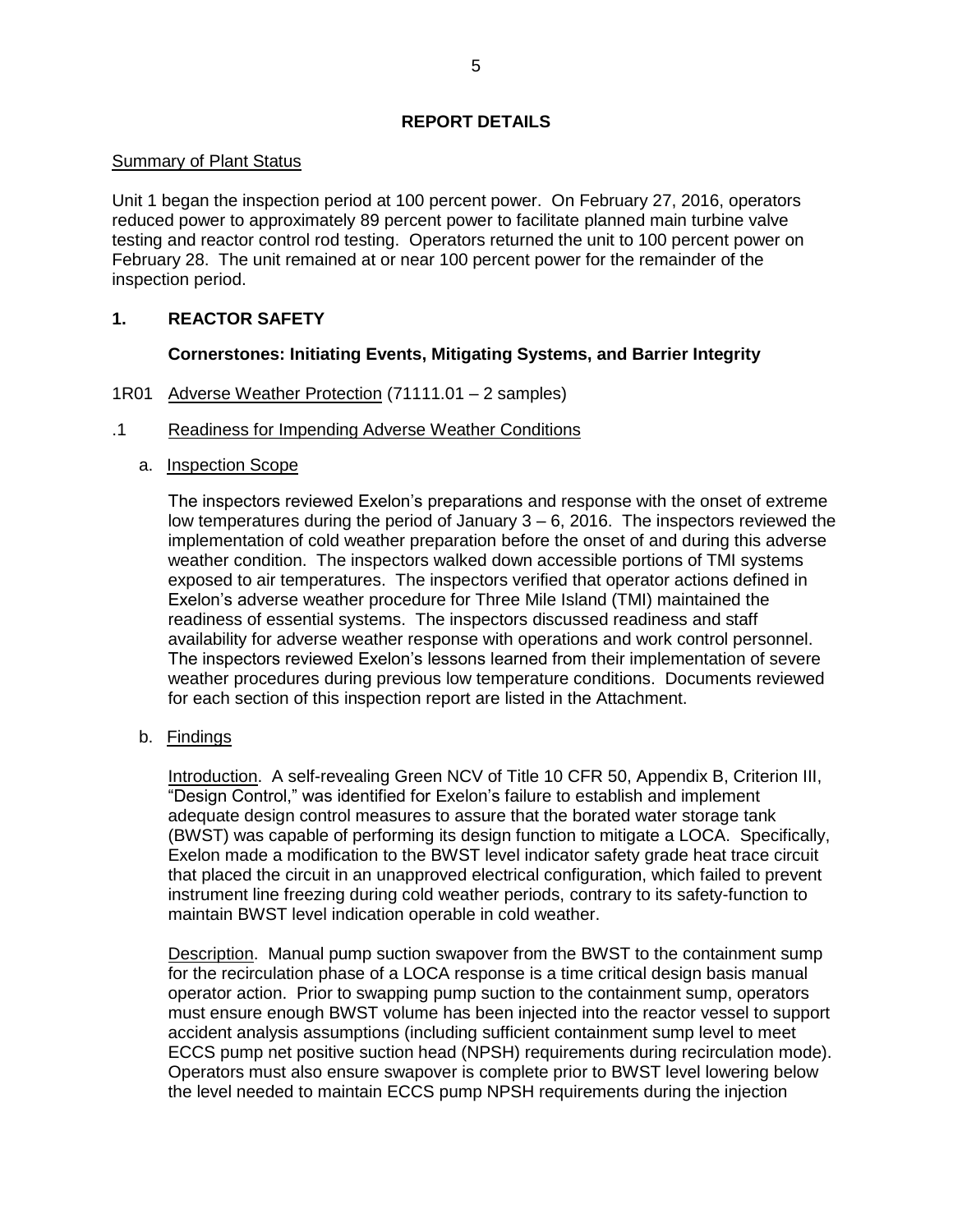phase. Operators rely on BWST level instruments DH-LT-808 and DH-LT-809 to provide accurate level indication to support performance of the ECCS swapover to the recirculation phase. Technical specifications require both level transmitter indications to be operable. Heat trace circuits and insulation are installed on the BWST level transmitter instrument lines to ensure the lines do not freeze and adversely affect BWST level indication during periods of cold weather.

At approximately 6:56 p.m., on January 4, 2016, during a cold weather period, the instrument line to BWST level transmitter DH-LT-809 froze, causing level indication to fail high and become unreliable. Operators promptly declared the level transmitter inoperable and applied the associated 72 hour plant shutdown LCO as required by Technical Specification 3.3.2. Station personnel initiated action to thaw the instrument sensing line and returned the transmitter to service. Technicians identified that instrument line insulation was properly in place for both transmitter instrument lines, but heat trace circuits for DH-LT-809 was not heating its respective line. Interim compensatory measures were implemented to maintain both BWST level transmitter (DH-LT-808 & 809) instrument lines from freezing until the issue was further investigated and repaired. At 1:26 a.m., on January 6, operators returned DH-LT-809 to service and exited the Technical Specification LCO.

After the DH-LT-809 failure, station personnel documented this issue and performed an equipment apparent cause evaluation (issue report 2607617) and determined the cause to be an unapproved heat trace configuration and insufficient heating of the DH-LT-809 instrument line from splicing the new Delta-Therm segment of heat trace in series with the existing Nelson heat trace under work order (WO) C2033726 in the fall of 2015. Two different design heat trace segments had been installed in series on the same heat trace power circuit. Based on different electrical design characteristics (Nelson: constant current, Delta-Therm: constant wattage), this configuration resulted in inadequate voltage to the downstream Nelson cable segment. The constant wattage segment dropped circuit voltage below the required value needed to operate the constant current segment of heat trace. Consequently circuit voltage to the Nelson segment heat trace was too low for the heat trace elements to function and this portion of the instrument line froze.

In 2001, procurement engineers performed item equivalency evaluation (IEE), IEE-T1- 01-0005, which evaluated and authorized replacement of Chemlex or Nelson heat trace systems with Delta-Therm constant-wattage heat trace systems. Station procedures for heat trace repair and replacement were modified to direct replacement of Nelson heat trace with Delta-Therm heat trace, but did not allow the two designs to be spliced together in the same circuit. In the fall of 2015 during refueling outage 1R21, station personnel had identified and repaired degraded insulation and Nelson heat trace on the DH-LT-809 instrument line. The repair was planned in accordance with procedure 1420-HT-1.3, "Heat Trace Replacement," Revision 5, which specified that Delta-Therm constant-wattage type heat trace be used when replacing Nelson heat trace. Engineers did not sufficiently consider and evaluate the potential configurations in which the Delta-Therm heat trace may be installed in the plant. IEE-T1-01-0005 did not specifically address installation of segments of different types of heat trace in series (premodification TMI configuration). Therefore, engineers did not identify the different heat trace types were incompatible for certain installation configurations and that additional post-maintenance tests should be considered. Consequently, in the fall of 2015, repair of a damaged section of DH-LT-809 (Nelson) heat trace was replaced with a Delta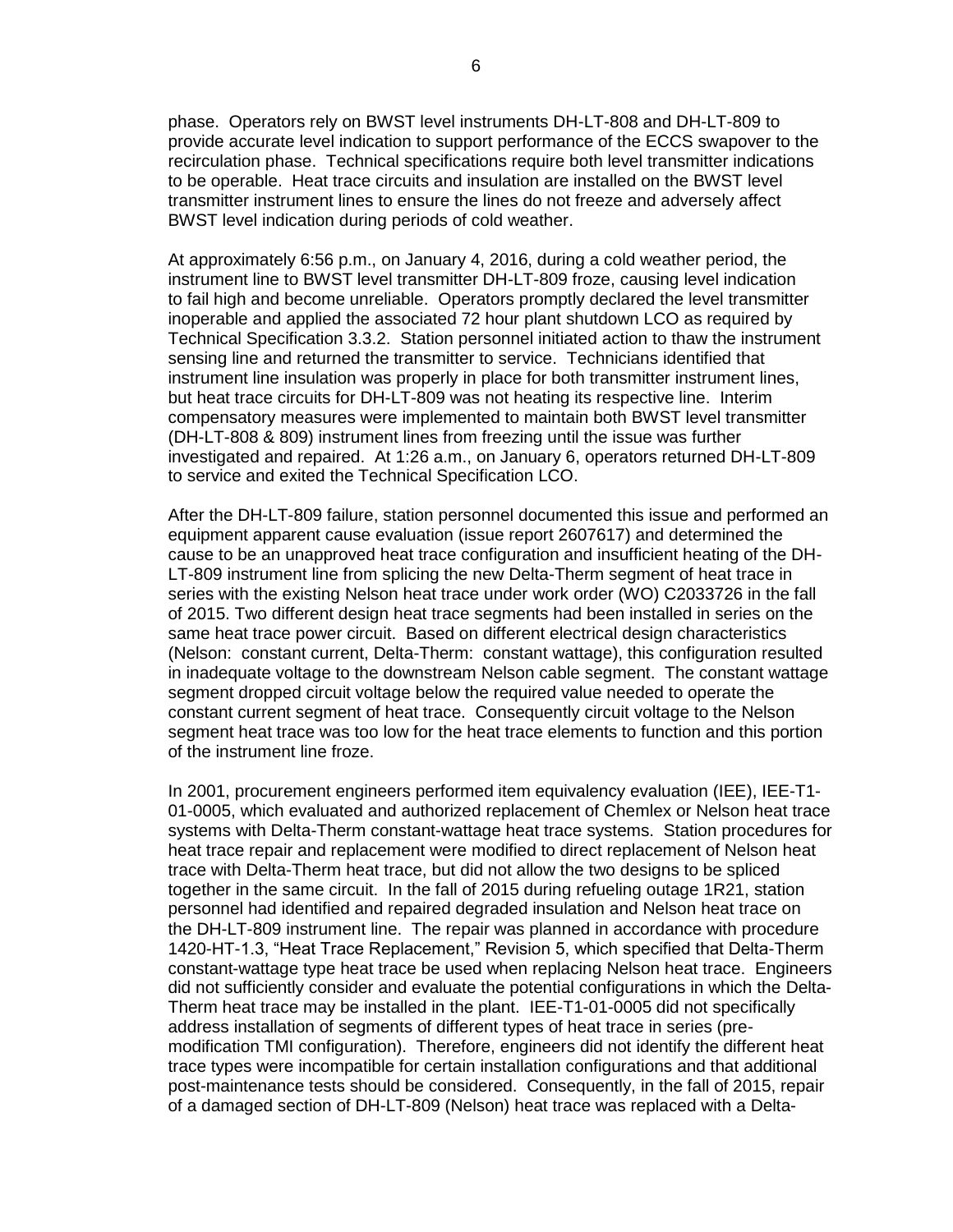Therm segment without adequate review and testing. Exelon documented these issues in issue reports 2609417 and 2611119. Immediate corrective actions included replacing the entire heat trace for DH-LT-809 with Delta-Therm heat trace with the proper electrical configuration under work order (WO) C2035545, verified the configuration to DH-LT-808 and other safety-related heat tracing worked during the previous outage, and modified the heat trace governing procedure, 1420-HT-1.3, to clarify acceptable configuration and compatibility. Final heat trace replacements, circuit repairs, and insulation repairs were completed on January 8.

Analysis. The inspectors determined that the failure to maintain the design function of the DH-LT-809 heat trace to prevent instrument line freezing during cold weather periods to assure that the BWST was capable of performing its safety function to mitigate a design basis LOCA as required by 10 CFR 50, Appendix B, "Criterion III," is a performance deficiency. This performance deficiency is more than minor because it was associated with the design control attributes of the Mitigating Systems cornerstone and adversely affected the cornerstone objective of ensuring the availability, reliability, and capability of systems that respond to initiating events to prevent undesirable consequences. Additionally, the finding is similar to example 2.f in Appendix E of IMC 0612, in that failure to properly maintain cold weather protection equipment for the BWST level transmitters resulted in DH-LT-809 becoming inoperable. This adversely impacted availability of a BWST level indication necessary for operators to reliably perform a critical design basis manual action.

The inspectors evaluated the finding in accordance with IMC 0609, "Significance Determination Process," Attachment 0609.04, "Initial Screening and Characterization of Findings," dated April 29, 2015, and IMC 0609, Appendix A, "The Significance Determination Process for Findings At-Power," Exhibit 2, "Mitigating Systems Screening Questions." The inspectors determined that the finding was of very low safety significance (Green) because it did not affect design or qualification, did not represent a loss of system, did not cause at least one train of BWST level instrumentation to be inoperable for greater than its Technical Specification LCO allowed outage time, and did not involve external event mitigation systems. The inspectors determined that the issue had a cross-cutting aspect in the area of Human Performance, Procedure Adherence, because station personnel did not follow the heat trace procedure, which did not allow the two types of heat trace to be spliced together. (IMC 0310, H.8).

Enforcement. Title 10 of the CFR 50, Appendix B, Criterion III, "Design Control," requires, in part, that measures be established to assure the suitability of materials, parts, equipment, and processes that are essential to the safety-related functions of the structures, systems, and components. Additionally, design control measures shall provide for verifying or checking the adequacy of design, such as by the performance of design reviews, by the use of alternate or simplified calculational methods, or by the performance of a suitable testing program.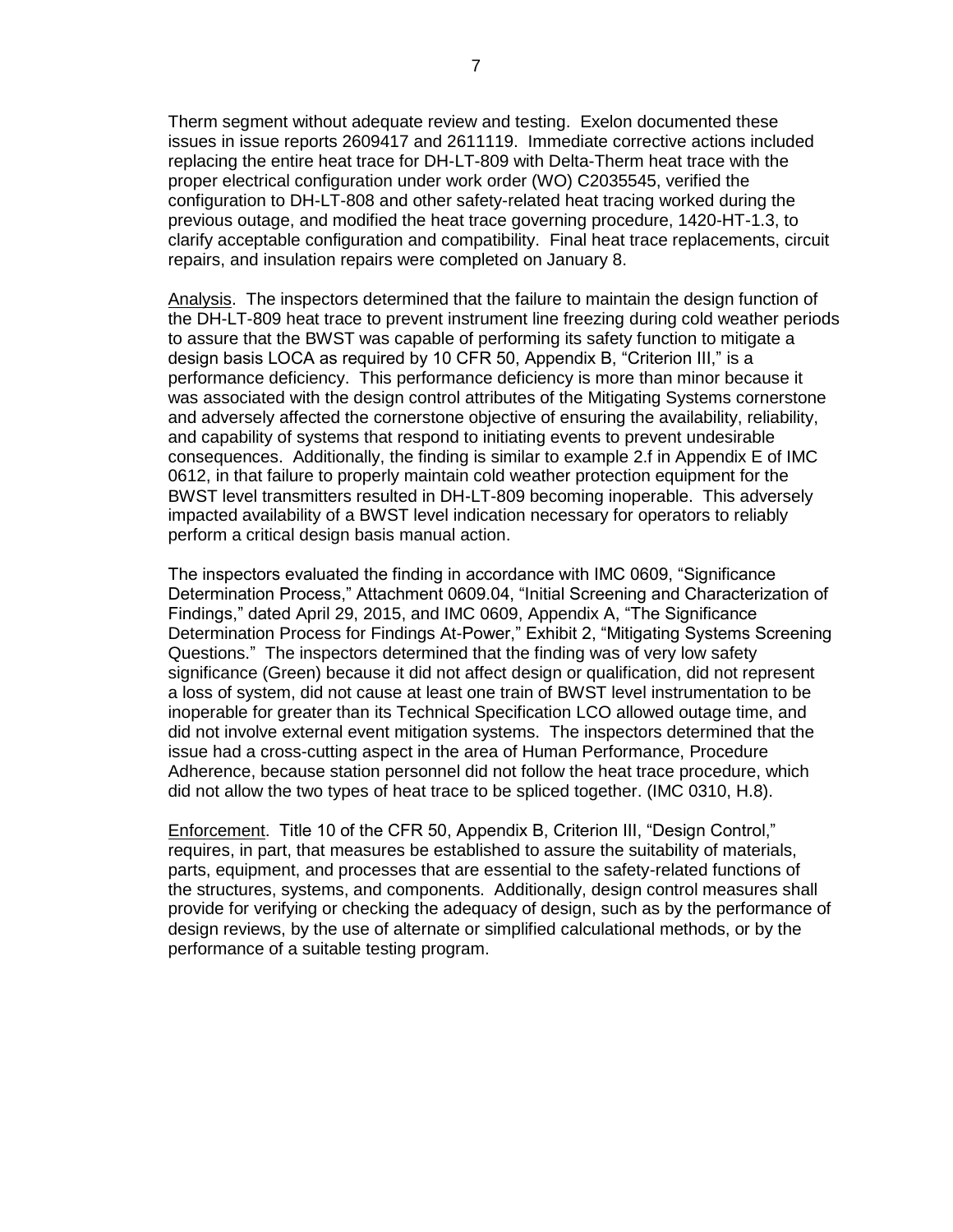Contrary to this requirement, during the fall of 2015, DH-LT-809 heat tracing was modified with incompatible heat trace and circuit configuration which rendered the heat trace incapable to perform its design function of preventing instrument line freezing during cold weather periods. Consequently, on January 4, 2016, during cold weather, the BWST level transmitter DH-LT-809 instrument line froze and became inoperable. The inoperable transmitter adversely impacted indication necessary for operators to perform a critical manual action credited to mitigate a design basis LOCA. Immediate corrective actions of replacing the heat with an acceptable electrical configuration restored the transmitter to operation on January 6, 2016. This violation is being treated as an NCV, consistent with Section 2.3.2 of the NRC Enforcement Policy. The violation was entered into the Exelon corrective action program as issue reports 2607617, 2609417, and 2611119. (**NCV 05000289/2016001-01, Deficient Design Control of ECCS Level Transmitter Instrument Line Heat Trace Causes Freezing and Inoperability)**

## .2 Readiness for Impending Adverse Weather Condition

a. Inspection Scope

The inspectors reviewed Exelon's preparations for the prediction and onset of blizzardconditions and extreme snowfall from winter storm "Jonas" during January 22 through January 25, 2016. Winter storm "Jonas" resulted in historic snowfall at the site, approximately 30 inches of snow. The inspectors reviewed the implementation of adverse weather preparation procedures, selection and staging of sequestered operating and support crews, and emergency preparedness contingencies before the onset of and during this adverse weather condition. The inspectors walked down the emergency diesel generators, intake structure, and snow removal equipment staging areas. The inspectors verified that operator actions defined in Exelon's adverse weather procedure for TMI maintained the readiness of essential systems. The inspectors discussed readiness and staff availability for adverse weather response with operations and work control personnel.

b. Findings

No findings were identified.

- <span id="page-10-0"></span>1R04 Equipment Alignment
- .1 Partial System Walkdowns (71111.04Q 4 samples)
	- a. Inspection Scope

The inspectors performed partial walkdowns of the following systems:

- 'B' reactor river water system during 'A' system outage, on March 1 and 2, 2016
- 'B' emergency feedwater system during 'A' steam-driven emergency feedwater pump supply valve (MS-V-13A) planned maintenance (WO R2112538), on March 21, 2016
- 'B' nuclear river water during 'A' nuclear river pump maintenance outage, on March 24, 2016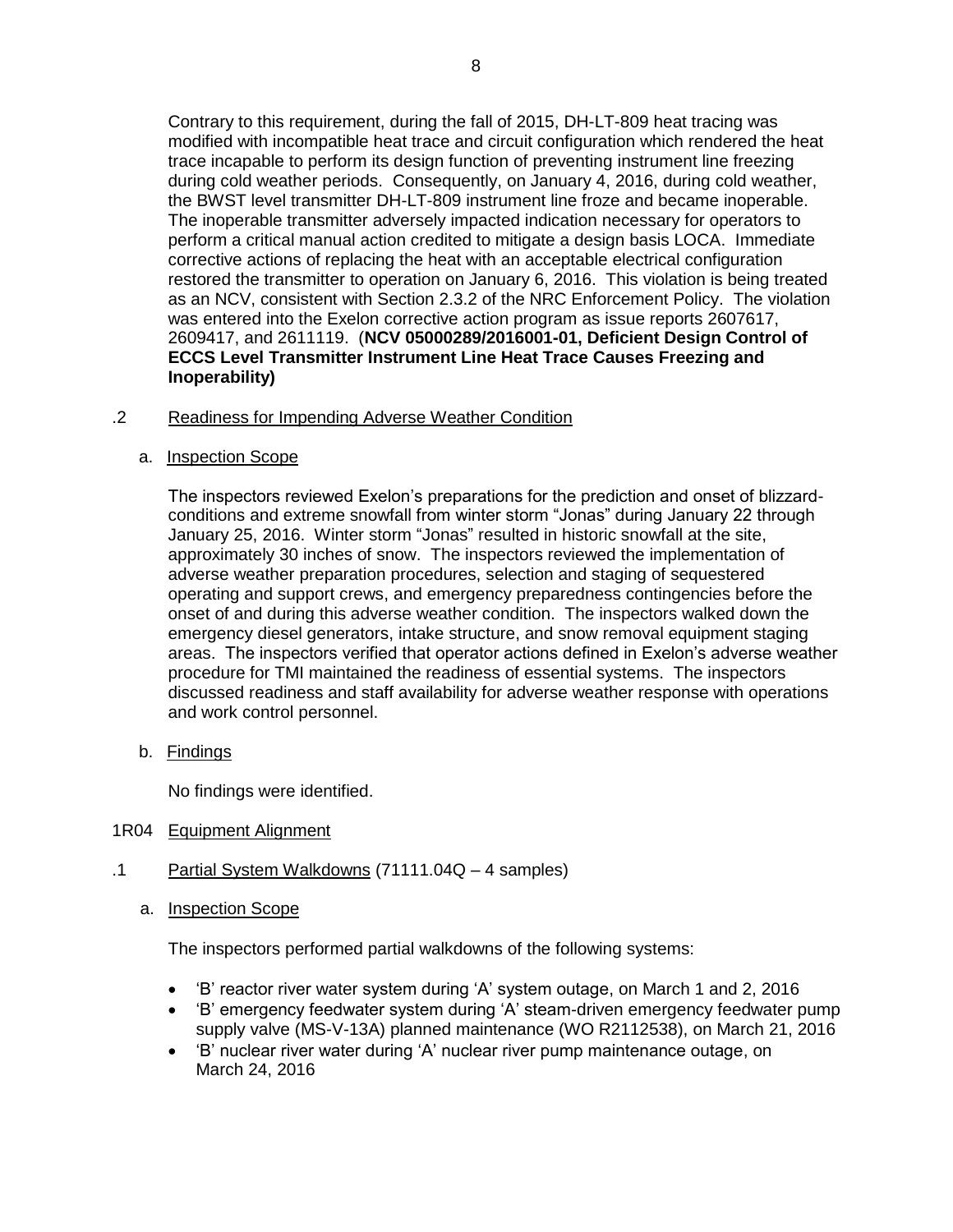4160 volts alternating current emergency power during unplanned availability of the station blackout diesel generator, on March 28, 2016

The inspectors selected these systems based on their risk-significance relative to the reactor safety cornerstones at the time they were inspected. The inspectors reviewed applicable operating procedures, system diagrams, the Updated Final Safety Analysis Report (UFSAR), technical specifications, work orders, issue reports, and the impact of ongoing work activities on redundant trains of equipment in order to identify conditions that could have impacted system performance of their intended safety functions. The inspectors also performed field walkdowns of accessible portions of the systems to verify system components and support equipment were aligned correctly and were operable. The inspectors examined the material condition of the components and observed operating parameters of equipment to verify that there were no deficiencies. The inspectors also reviewed whether Exelon staff had properly identified equipment issues and entered them into the corrective action program for resolution with the appropriate significance characterization.

b. Findings

No findings were identified.

- <span id="page-11-0"></span>1R05 Fire Protection
- .1 Resident Inspector Quarterly Walkdowns (71111.05Q 5 samples)
	- a. Inspection Scope

The inspectors conducted tours of the areas listed below to assess the material condition and operational status of fire protection features. The inspectors verified that Exelon controlled combustible materials and ignition sources in accordance with administrative procedures. The inspectors verified that fire protection and suppression equipment was available for use as specified in the area pre-fire plan, and passive fire barriers were maintained in good material condition. The inspectors also verified that station personnel implemented compensatory measures for out of service, degraded, or inoperable fire protection equipment, as applicable, in accordance with procedures.

- Yard general area (FA-Y-1), on January 5-8, 2016
- Control building 1S switchgear room, elevation 322' (CB-FA-2B), on March 17, 2016
- Station black out diesel fuel oil tank room, on March 24, 2016
- Auxiliary building elevation 281', makeup and purification pump C (AB-FZ-2C), on March 21, 2016
- Intermediate building level 295' general area (IB-FZ-4) on March 30, 2016

## b. Findings

<span id="page-11-1"></span>No findings were identified.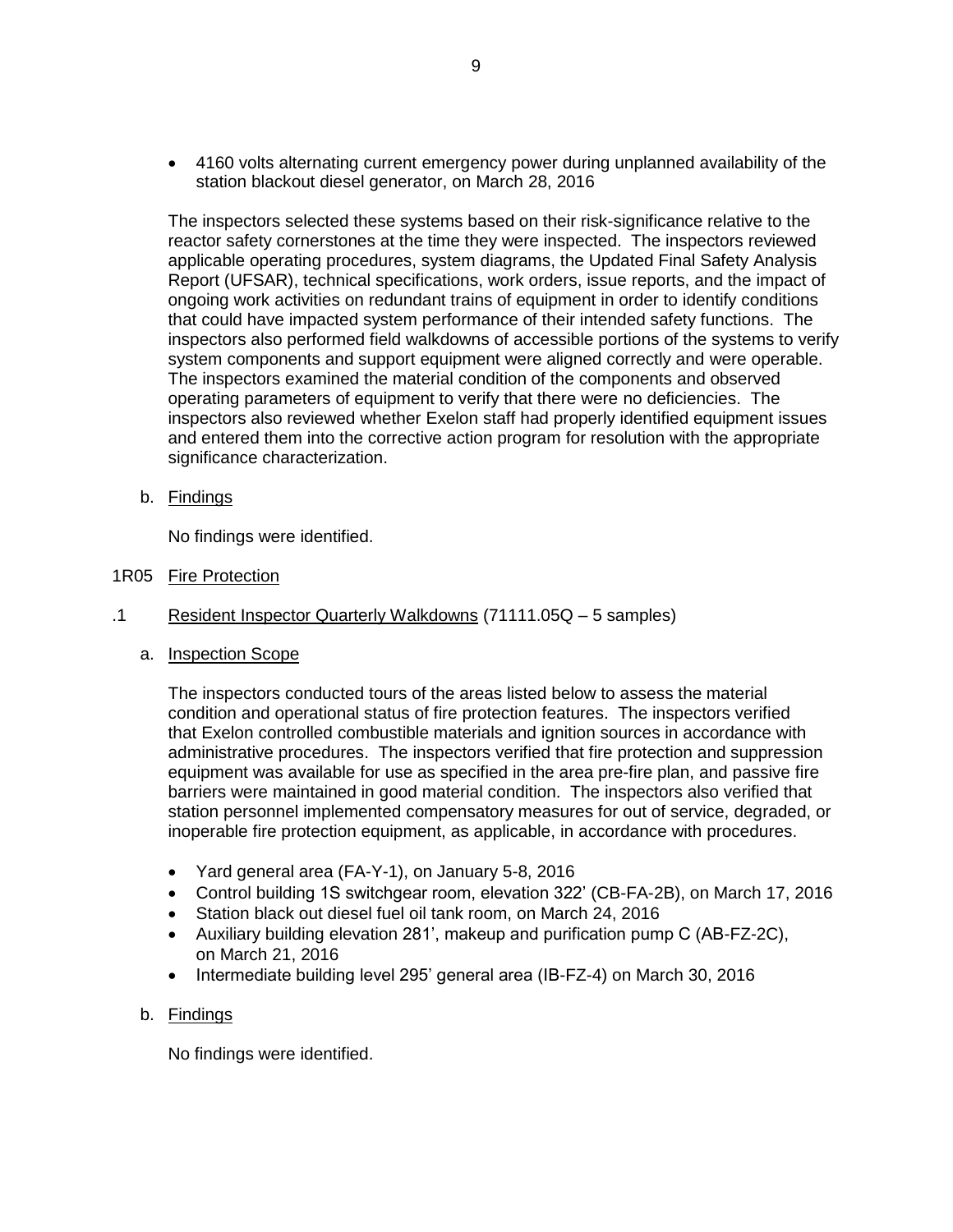## 1R06 Flood Protection Measures (71111.06 – 1 sample)

## Internal Flooding Review

## a. Inspection Scope

The inspectors reviewed the UFSAR, the site flooding analysis, and plant procedures to assess susceptibilities involving internal flooding. The inspectors also reviewed the corrective action program to determine if Exelon identified and corrected flooding problems and whether operator actions for coping with flooding were adequate. The inspectors also focused on the reactor building tendon access gallery during the week of March 11, 2016, to verify the adequacy of equipment seals located below the flood line, floor and water penetration seals, watertight door seals, common drain lines and sumps, sump pumps, level alarms, control circuits, and temporary or removable flood barriers.

b. Findings

No findings were identified.

- <span id="page-12-0"></span>1R07 Heat Sink Performance (711111.07A – 1 sample)
	- a. Inspection Scope

The inspectors reviewed the 'A' nuclear service closed cooling water heat exchanger (NS-C-1A) during inspection and cleaning activities on March 18, 2016, to determine its readiness and availability to perform its safety functions. The inspectors reviewed the design basis for the component and verified Exelon's commitments to NRC Generic Letter 89-13, "Service Water System Requirements Affecting Safety-Related Equipment," were being maintained. The inspectors observed actual performance tests for the heat exchangers and/or reviewed the results of previous inspections of the heat exchanger reviewed. The inspectors discussed the results of the most recent inspection with engineering staff and reviewed pictures of the as-found and as-left conditions. The inspectors verified that Exelon initiated appropriate corrective actions for identified deficiencies. The inspectors also verified that the number of tubes plugged within the heat exchanger did not exceed the maximum amount allowed.

b. Findings

No findings were identified.

<span id="page-12-1"></span>1R11 Licensed Operator Requalification Program (71111.11 – 3 samples)

## .1 Quarterly Review of Licensed Operator Requalification Testing and Training  $(71111.11Q - 1$  sample)

a. Inspection Scope

The inspectors observed crew 'A' licensed operator simulator training on March 15, 2016, which included a total loss of feedwater flow which required initiating high pressure cooling and the recognition and declaration of an emergency classification. The inspectors evaluated operator performance during the simulated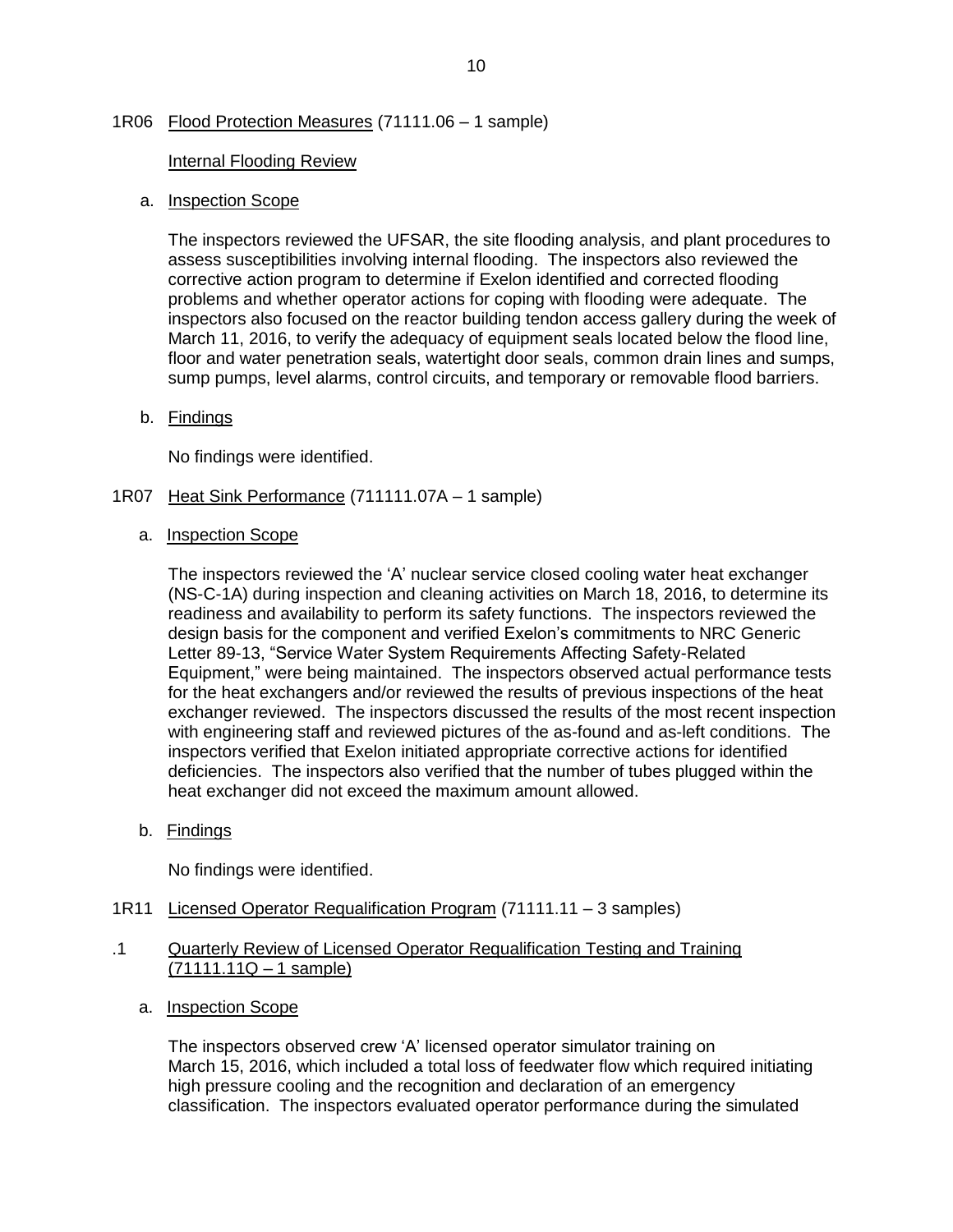event and verified completion of risk significant operator actions, including the use of abnormal and emergency operating procedures. The inspectors assessed the clarity and effectiveness of communications, implementation of actions in response to alarms and degrading plant conditions, and the oversight and direction provided by the control room supervisor. The inspectors verified the accuracy and timeliness of the emergency classification made by the shift manager and the technical specification action statements entered by the shift technical advisor. Additionally, the inspectors assessed the ability of the crew and training staff to identify and document crew performance problems.

b. Findings

No findings were identified.

## .2 Quarterly Review of Licensed Operator Performance in the Main Control Room (71111.11Q – 1 sample)

a. Inspection Scope

The inspectors observed control room operations in support of integrated control system troubleshooting, 'A' make-up pump (MU-P-1A) testing, and preparation and initiation of reactor building purge as well as routine plant operations conducted on February 24, 2016. The inspectors observed licensed operators performance to verify that procedure use, crew communications, and coordination of activities between work groups met the criteria specified in Exelon's OP-AA-1, "Conduct of Operations," Revision 000. In addition, the inspectors verified that licensee supervision and management were adequately engaged in plant operations oversight and appropriately assessed control room operator performance and similarly met established expectations and standards.

b. Findings

No findings were identified.

## .3 Annual Review of Licensed Operator Requalification Exam Performance (71111.11A – 1 sample)

a. Inspection Scope

On March 31, 2016, one NRC region-based inspector conducted an in-office review of results of licensee-administered annual operating tests for 2016 for TMI Unit 1 operators. The inspection assessed whether Pass/Fail rates were consistent with the guidance of NRC Manual Chapter 0609, Appendix I, and "Operator Requalification Human Performance Significance Determination Process (SDP)." The review verified that the failure rate (individual or crew) did not exceed 20 percent.

- 3 out of 47 operators failed at least one section of the annual examination. The overall individual failure rate was 6.4 percent
- 1 out of 7 crews failed the simulator test. The crew failure rate was 14.3 percent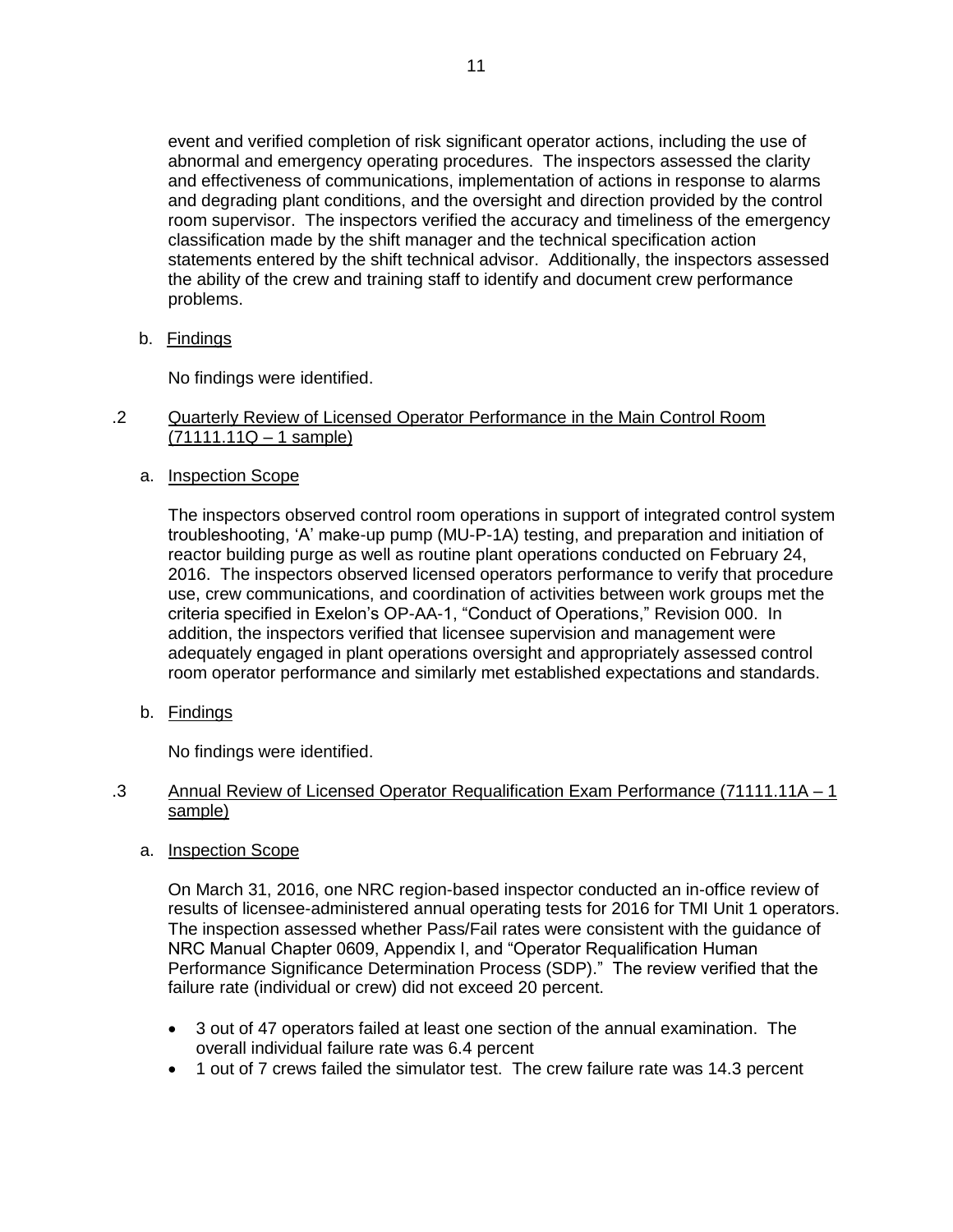No findings were identified.

## <span id="page-14-0"></span>1R12 Maintenance Effectiveness (71111.12Q – 2 samples)

## a. Inspection Scope

The inspectors reviewed the samples listed below to assess the effectiveness of maintenance activities on structure, system, or component (SSC) performance and reliability. The inspectors reviewed system health reports, corrective action program documents, maintenance work orders, and maintenance rule basis documents to ensure that Exelon was identifying and properly evaluating performance problems within the scope of the maintenance rule. For each sample selected, the inspectors verified that the SSC was properly scoped into the maintenance rule in accordance with 10 CFR 50.65 and verified that the (a)(2) performance criteria established by Exelon staff was reasonable. As applicable, for SSCs classified as (a)(1), the inspectors assessed the adequacy of goals and corrective actions to return these SSCs to (a)(2). Additionally, the inspectors ensured that Exelon staff was identifying and addressing common cause failures that occurred within and across maintenance rule system boundaries.

- Maintenance rule determination for the screen wash performance (system 535) based on exceeding unavailability hours criteria as documented in issue report 2600386, on January 11, 2016
- Maintenance rule screening and disposition of functional failures of decay heat functions (system 212) as documented in IRs 2615743 and 2471164 on January 25, 2016
- b. Findings

No findings were identified.

## <span id="page-14-1"></span>1R13 Maintenance Risk Assessments and Emergent Work Control (71111.13 – 6 samples)

a. Inspection Scope

The inspectors reviewed station evaluation and management of plant risk for the maintenance and emergent work activities listed below to verify that Exelon performed the appropriate risk assessments prior to removing equipment for work. The inspectors selected these activities based on potential risk significance relative to the reactor safety cornerstones. As applicable for each activity, the inspectors verified that Exelon personnel performed risk assessments as required by 10 CFR 50.65(a)(4) and that the assessments were accurate and complete. When Exelon performed emergent work, the inspectors verified that operations personnel promptly assessed and managed plant risk. The inspectors reviewed the scope of maintenance work and discussed the results of the assessment with the station's probabilistic risk analyst to verify plant conditions were consistent with the risk assessment. The inspectors also reviewed the technical specification requirements and inspected portions of redundant safety systems, when applicable, to verify risk analysis assumptions were valid and applicable requirements were met.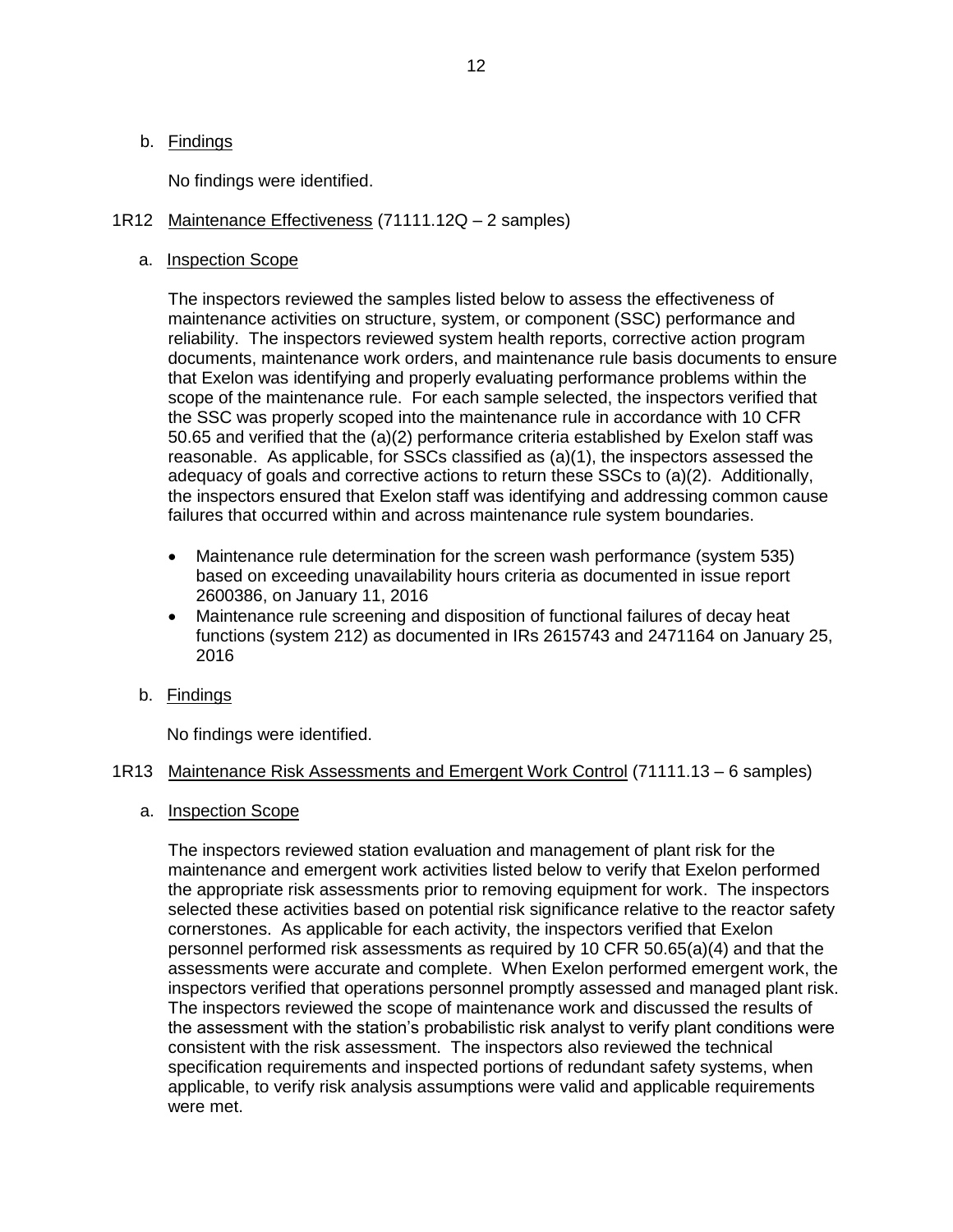- Planned 'Yellow' station risk in response to an emergent oil change and replacement of the 'A' emergency diesel generator cooling system fan gearbox cooler (EG-C-8A) due to a coolant leak documented in issue report 2605502, on January 4, 2016
- Planned station risk during nuclear river water pump (NR-P-1C) breaker inspection, on January 14, 2016
- Review of maintenance risk for nuclear service water (NS-V-16B) unavailability documented in issue report 2622217, on February 4, 2016
- Emergent 'Yellow' station risk for pressurizer power operated relief valve (RC-V-2) setpoint check, as documented in issue report 2622859, on February 7, 2016
- Work week 1608 station risk plan with multiple engineering safeguards actuation system relay replacements scheduled, on February 17, 2016
- Protected equipment for make-up pump (MU-P-1A) unavailability, as documented in issue report 2630107, February 22, 2016

## b. Findings

During the conduct of these inspections Exelon identified a violation of regulatory requirements, which the inspectors reviewed and documented in section 4OA7 of this report.

<span id="page-15-0"></span>1R15 Operability Determinations and Functionality Assessments (71111.15 – 6 samples)

## a. Inspection Scope

The inspectors reviewed operability determinations for the following degraded or nonconforming conditions:

- Decay heat removal pump (DH-P-1A) seal leakage documented in issue report 2595583, on January 2, 2016
- Past operability review for the 'A' emergency diesel generator with a degraded fan drive cooler (EG-C-8A) and high water content in the gear oil as documented in issue report 2407156, on January 4, 2016
- 'B' battery cell No. 3 voltage as documented in issue report 2612387 on January 14, 2016
- Out of tolerance high-pressure make-up flow instrument (MU-FT-1127) to the 'B' train and evaluation as documented in issue reports 2615874 and 2615987, on January 23, 2016
- 'B' battery cell No. 3 degraded as documented in issue report 2612387 on January 26, 2016
- Report of possible defects TMI received regarding irradiation certification of vendor supplied circuit breakers as documented in issue report 2618830, on February 5, 2016

The inspectors selected these issues based on the risk significance of the associated components and systems. The inspectors evaluated the technical adequacy of the operability determinations to assess whether technical specification operability was properly justified and the subject component or system remained available such that no unrecognized increase in risk occurred. The inspectors compared the operability and design criteria in the appropriate sections of the technical specifications and UFSAR to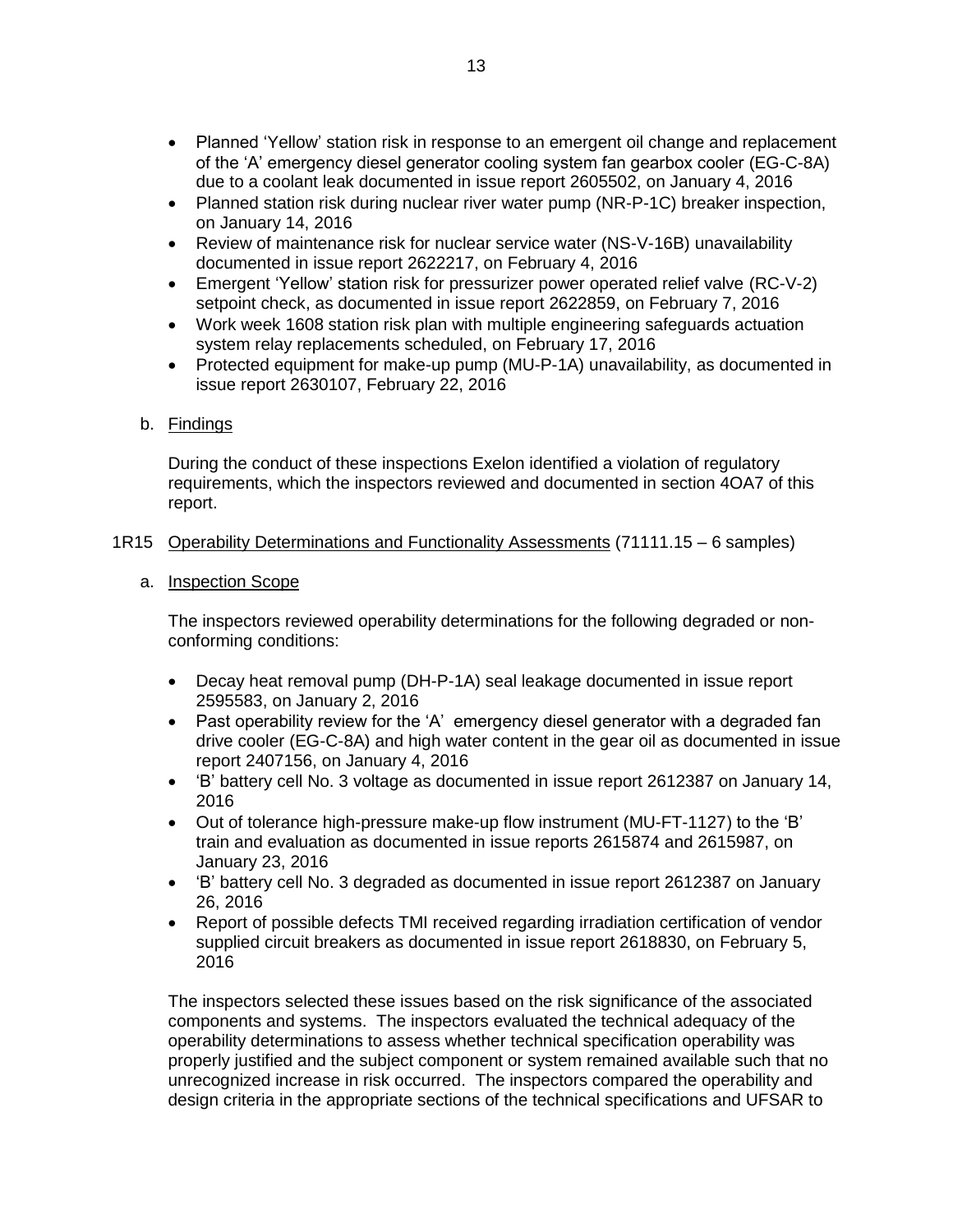Exelon's evaluations to determine whether the components or systems were operable. Where compensatory measures were required to maintain operability, the inspectors determined whether the measures in place would function as intended and were properly controlled by Exelon. The inspectors determined, where appropriate, compliance with bounding limitations associated with the evaluations.

b. Findings

No findings were identified.

<span id="page-16-0"></span>1R18 Plant Modifications (71111.18 – 1 sample)

Temporary Modifications

a. Inspection Scope

The inspectors reviewed the temporary modification listed below to determine whether the modification affected the safety functions of the supported systems requiring borated water from the borated-water storage tank, whose level indication was degraded based on a frozen sense-line on January 4 (see section 1R01). The inspectors reviewed the 10 CFR 50.59 documentation, monitored contingency actions while the temporary modification was active, and conducted field walkdowns of the modification to verify that the temporary modification did not degrade the design bases, licensing bases, and performance capability of the affected systems.

- Engineering Change Package 16-00006-000 TCCP: Alternate heat to BWST Level Sensing Lines
- b. Findings

No findings were identified.

- <span id="page-16-1"></span>1R19 Post-Maintenance Testing (71111.19 – 6 samples)
	- a. Inspection Scope

The inspectors reviewed the post-maintenance tests for the maintenance activities listed below to verify that procedures and test activities ensured system operability and functional capability. The inspectors reviewed the test procedure to verify that the procedure adequately tested the safety functions that may have been affected by the maintenance activity, that the acceptance criteria in the procedure was consistent with the information in the applicable licensing basis and/or design basis documents, and that the procedure had been properly reviewed and approved. The inspectors also witnessed the test or reviewed test data to verify that the test results adequately demonstrated restoration of the affected safety functions.

- 1303-4.16, Emergency Power System, after emergent fan drive gearbox oil cooler (EG-C-8A) replacement and fan drive gearbox (EG-E-2A) oil change for the 'A' emergency diesel generator under WO C2035616, on January 2, 2016
- WO C2035545 testing after heat trace and insulation replacement for BWST level instrument BS-LT-809, on January 15, 2016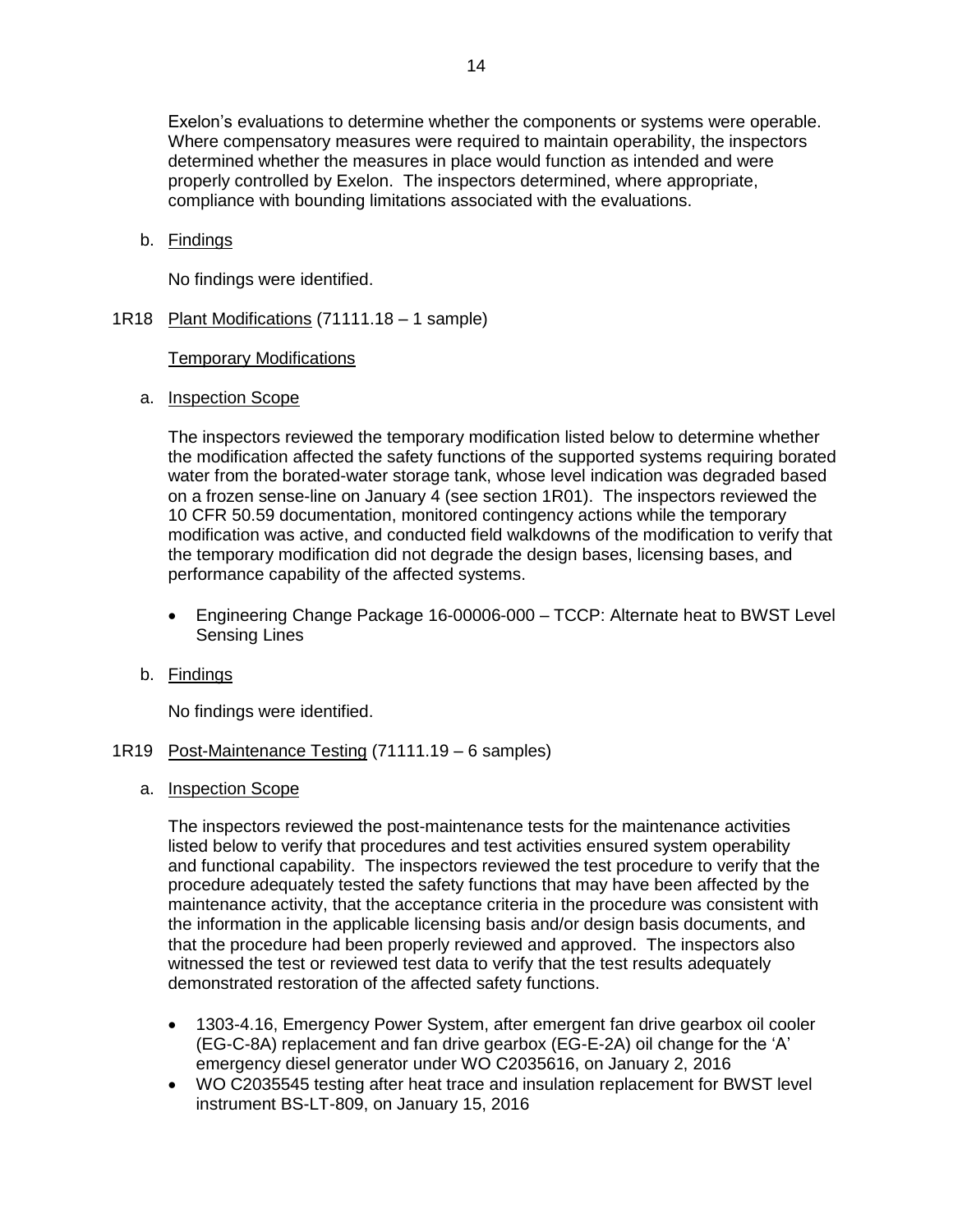- 1303-4.16, Emergency Power System, after oil sump cleaning and oil change of 'A' emergency diesel generator cooling system fan gearbox (EG-E-2A) under WO C2035616, on February 2, 2016
- Testing per WO C2034612 after replacing the motor for the 'A' nuclear service water pump (NS-P-1A), on February 5, 2016
- WO C2033304 field checks and acceptance during RB2B engineering safeguards actuation relay replacement, on February 17, 2016
- Post-test conditions regarding intermediate closed-cooling water isolation valve to the reactor coolant pumps (IC-V-4) as documented in issue report 2627496, on February 18, 2016

## b. Findings

No findings were identified.

- <span id="page-17-0"></span>1R22 Surveillance Testing (71111.22 – 5 samples)
	- a. **Inspection Scope**

The inspectors observed performance of surveillance tests and/or reviewed test data of selected risk-significant SSCs to assess whether test results satisfied the technical specifications, the UFSAR, and Exelon procedure requirements. The inspectors verified that test acceptance criteria were clear, tests demonstrated operational readiness and were consistent with design documentation, test instrumentation had current calibrations and the range and accuracy for the application, tests were performed as written, and applicable test prerequisites were satisfied. Upon test completion, the inspectors considered whether the test results supported that equipment was capable of performing the required safety functions. The inspectors reviewed the following surveillance tests:

- 1303-4.1D, reactor protection system channel 'D' test, on January 31, 2016
- OP-TM-541-214, in-service testing of spent fuel cooling pump 'B' room cooling isolation valve (NS-V-54B), on February 22, 2016, (in-service testing)
- OP-TM-211-205, in-service testing of make-up pump (MU-P-1A) on February 24, 2016
- OP-TM-220-251, reactor coolant system leak rate determination, on March 2, 2016, (leak rate determination)
- OP-TM-211-212, IST of high pressure coolant injection valves (MU-V-16A and MU-V-16B) after MU-V-16B breaker maintenance, on March 3, 2016

## b. Findings

No findings were identified.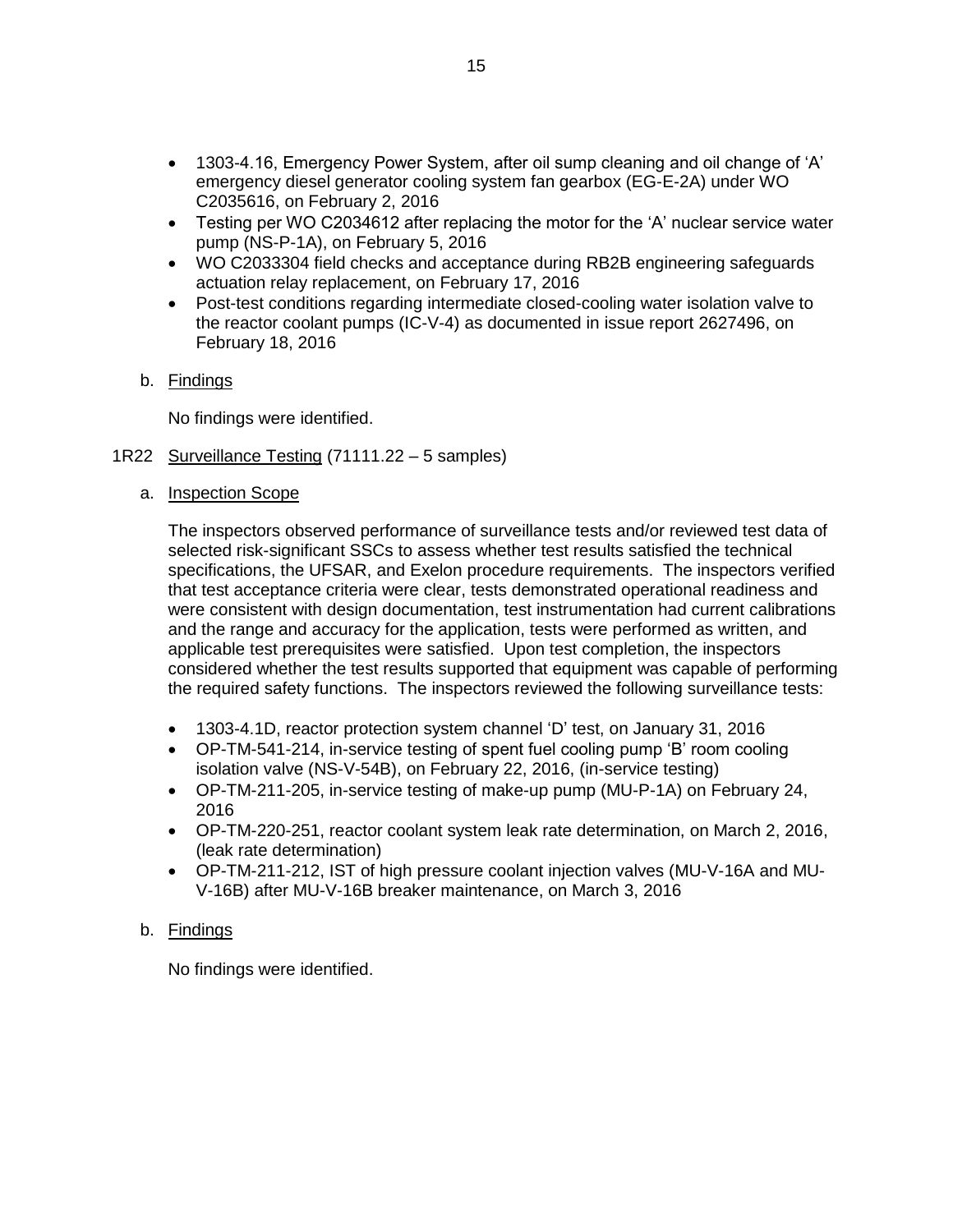## **Cornerstone: Emergency Preparedness**

## <span id="page-18-0"></span>1EP2 Alert and Notification System Evaluation (71114.02 - 1 sample)

## a. Inspection Scope

An onsite review was conducted to assess the performance, maintenance, and testing of the TMI alert and notification system (ANS). During this inspection, the inspectors conducted a review of the ANS testing and maintenance programs. The inspectors reviewed the associated ANS procedures and the Federal Emergency Management Agency approved ANS Design Report to ensure compliance with design report commitments for system maintenance and testing. The inspection was conducted with 10 CFR 50.47(b)(5) and the related requirements of 10 CFR 50, Appendix E, as reference criteria.

b. Findings

No findings were identified.

- <span id="page-18-1"></span>1EP3 Emergency Response Organization Staffing and Augmentation System (71114.03 - 1 sample)
	- a. Inspection Scope

The inspectors conducted a review of the TMI Emergency Response Organization (ERO) on-shift and augmentation staffing requirements and the process for notifying and augmenting the ERO. The review was performed to verify the readiness of key Exelon staff to respond to an emergency event and to verify Exelon's ability to activate their emergency response facilities (ERF) in a timely manner. The inspectors reviewed the TMI Emergency Plan for ERF activation and ERO staffing requirements, the ERO duty roster, applicable station procedures, augmentation test reports, the most recent drive-in drill reports, and corrective action reports related to this inspection area. The inspectors also reviewed a sample of ERO responder training records to verify training and qualifications were up to date. The inspection was conducted with 10 CFR 50.47(b) (2) and related requirements of 10 CFR 50, Appendix E, as reference criteria.

b. Findings

No findings were identified.

## <span id="page-18-2"></span>1EP5 Maintenance of Emergency Preparedness (71114.05 - 1 sample)

a. Inspection Scope

The inspectors reviewed a number of activities to evaluate the efficacy of Exelon's efforts to maintain the TMI emergency preparedness (EP) program. The inspectors reviewed: letters of agreement with offsite agencies; the 10 CFR 50.54(q) emergency plan change process and practice; TMI's maintenance of equipment important to EP; records of evacuation time estimate population evaluation; and provisions for, and implementation of, primary and backup ERF maintenance. The inspectors also verified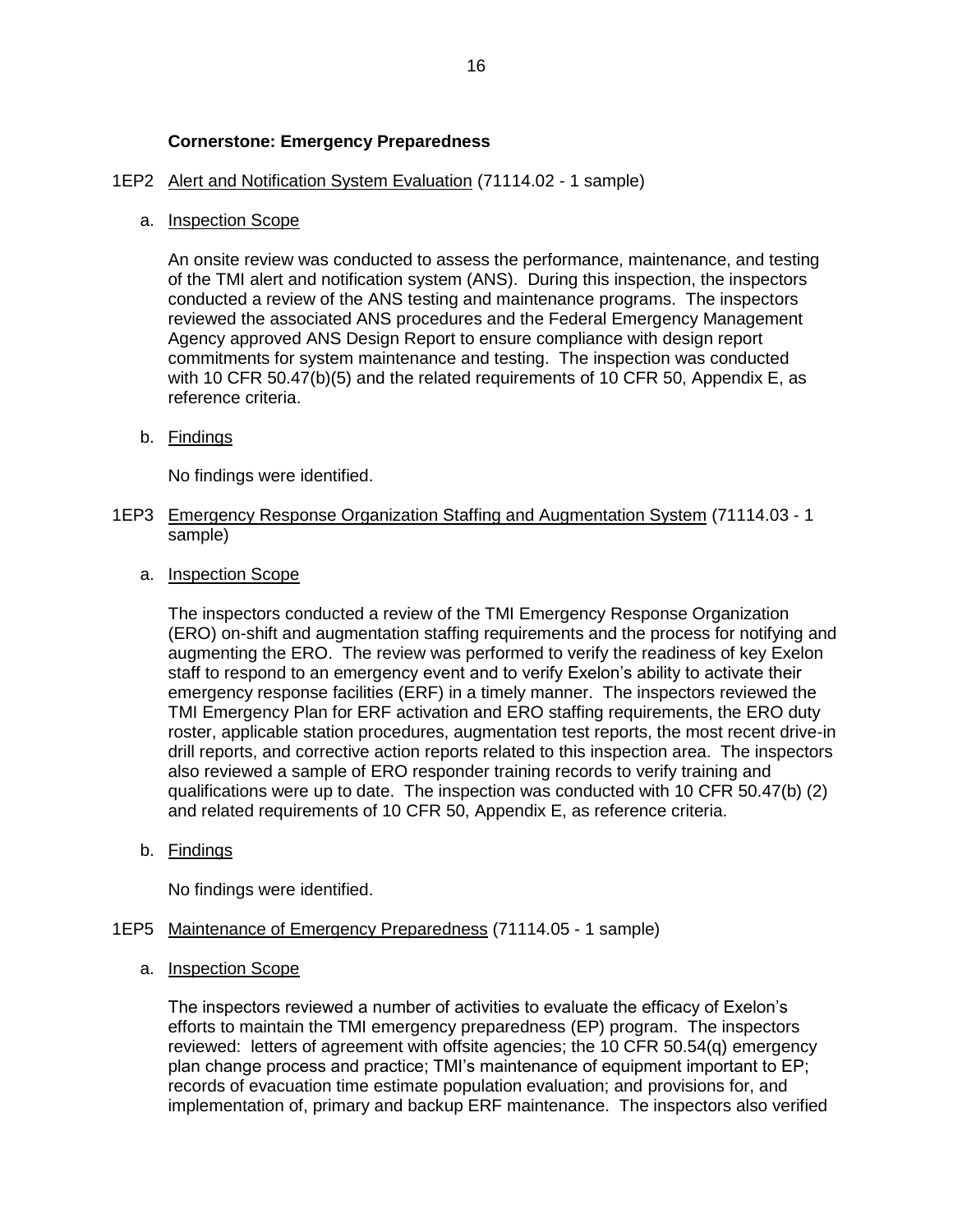Exelon's compliance at TMI with NRC EP regulations regarding: emergency action levels for hostile action events, protective actions for on-site personnel during events, emergency declaration timeliness, ERO augmentation and alternate facility capability, evacuation time estimate updates, and on-shift ERO staffing analysis.

The inspectors further evaluated Exelon's ability to maintain their TMI EP program through their identification and correction of EP weaknesses, by reviewing a sample of drill reports, actual event reports, self-assessments, 10 CFR 50.54(t) reviews, and EP-related condition reports. The inspectors reviewed a sample of EP-related condition reports initiated at TMI from January 2015 through February 2016. The inspection was conducted with Title 10 CFR 50.47(b) and the related requirements of 10 CFR 50, Appendix E, as reference criteria.

b. Findings

No findings were identified.

<span id="page-19-0"></span>1EP6 Drill Evaluation (71114.06 – 1 sample)

Licensed Operator Training Drill Exercise Performance Indicator Observation

a. Inspection Scope

The inspectors evaluated the conduct of Exelon emergency drills during licensed operator requalification training on March 15, 2016, to identify any weaknesses and deficiencies in the classification and notification activities. The inspectors observed emergency response operations in the simulator to determine whether the event classification and notifications were performed in accordance with procedures. The inspectors also attended the drill critique to compare inspector observations with those identified by Exelon staff in order to evaluate Exelon's critique and to verify whether the Exelon staff was properly identifying weaknesses and entering them into the corrective action program.

b. Findings

No findings were identified.

## <span id="page-19-1"></span>**2. RADIATION SAFETY**

## **Cornerstone: Occupational and Public Radiation Safety**

- <span id="page-19-2"></span>2RS6 Radioactive Gaseous and Liquid Effluent Treatment (71124.06 – 6 samples)
	- a. Inspection Scope

The inspectors reviewed the treatment, monitoring, and control of radioactive gaseous and liquid effluents. The inspectors used the requirements in 10 CFR 20, 10 CFR 50, Appendix I, TSs, offsite dose calculation manual (ODCM), applicable industry standards, and procedures required by TSs as criteria for determining compliance.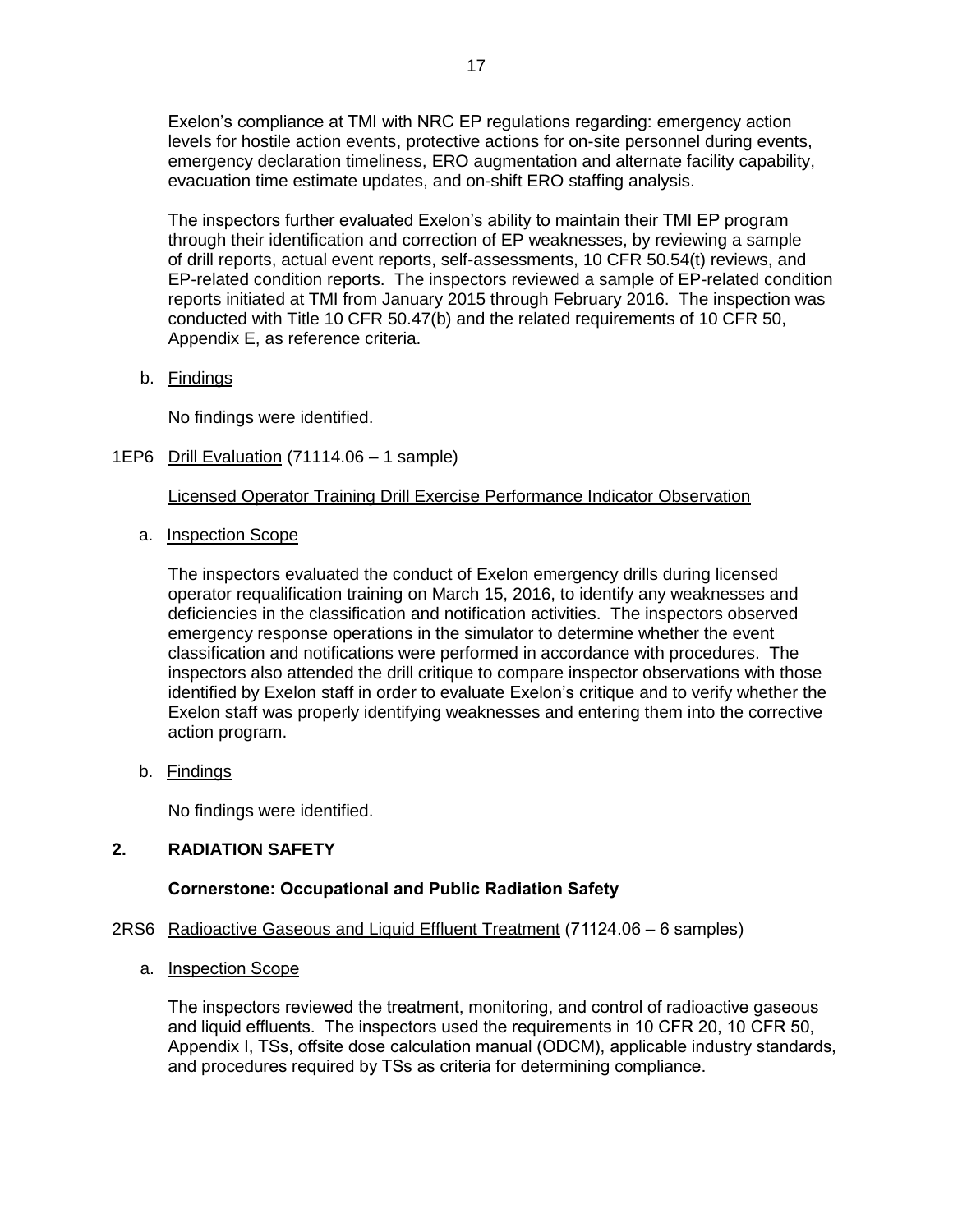#### Inspection Planning

The inspectors conducted in-office review of the TMI 2013 and 2014 annual radioactive effluent and environmental reports, radioactive effluent program documents, UFSAR, ODCM, and applicable event reports.

## Walk-downs and Observations (1 sample)

The inspectors walked down the gaseous and liquid radioactive effluent monitoring systems to assess the material condition and verify proper alignment according to plant design. The inspectors also observed potential unmonitored release points and reviewed radiation monitoring system surveillance records and the routine processing and discharge of gaseous and liquid radioactive wastes.

## Calibration and Testing Program (1 sample)

The inspectors reviewed gaseous and liquid effluent monitor instrument calibration, functional test results, and alarm set-points based on National Institute of Standards and Technology calibration traceability and ODCM specifications.

#### Sampling and Analyses (1 sample)

The inspectors reviewed: radioactive effluent sampling activities, representative sampling requirements; compensatory measures taken during effluent discharges with inoperable effluent radiation monitoring instrumentation; the use of compensatory radioactive effluent sampling; and the results of the inter-laboratory and intra-laboratory comparison program including scaling of hard-to-detect isotopes.

#### Instrumentation and Equipment (1 sample)

The inspectors reviewed the methodology used to determine the radioactive effluent stack and vent flow rates to verify that the flow rates were consistent with technical specifications/ODCM and UFSAR values. The inspectors reviewed radioactive effluent discharge system surveillance test results based on technical specification acceptance criteria. The inspectors verified that high-range effluent monitors used in emergency operating procedures are calibrated and operable and has post-accident effluent sampling capability.

## Dose Calculations (1 sample)

The inspectors reviewed: changes in reported dose values from the previous annual radioactive effluent release reports, several liquid and gaseous radioactive waste discharge permits, the scaling method for hard-to-detect radionuclides, ODCM changes, land use census changes, public dose calculations (monthly, quarterly, annual), and records of abnormal gaseous or liquid radioactive releases.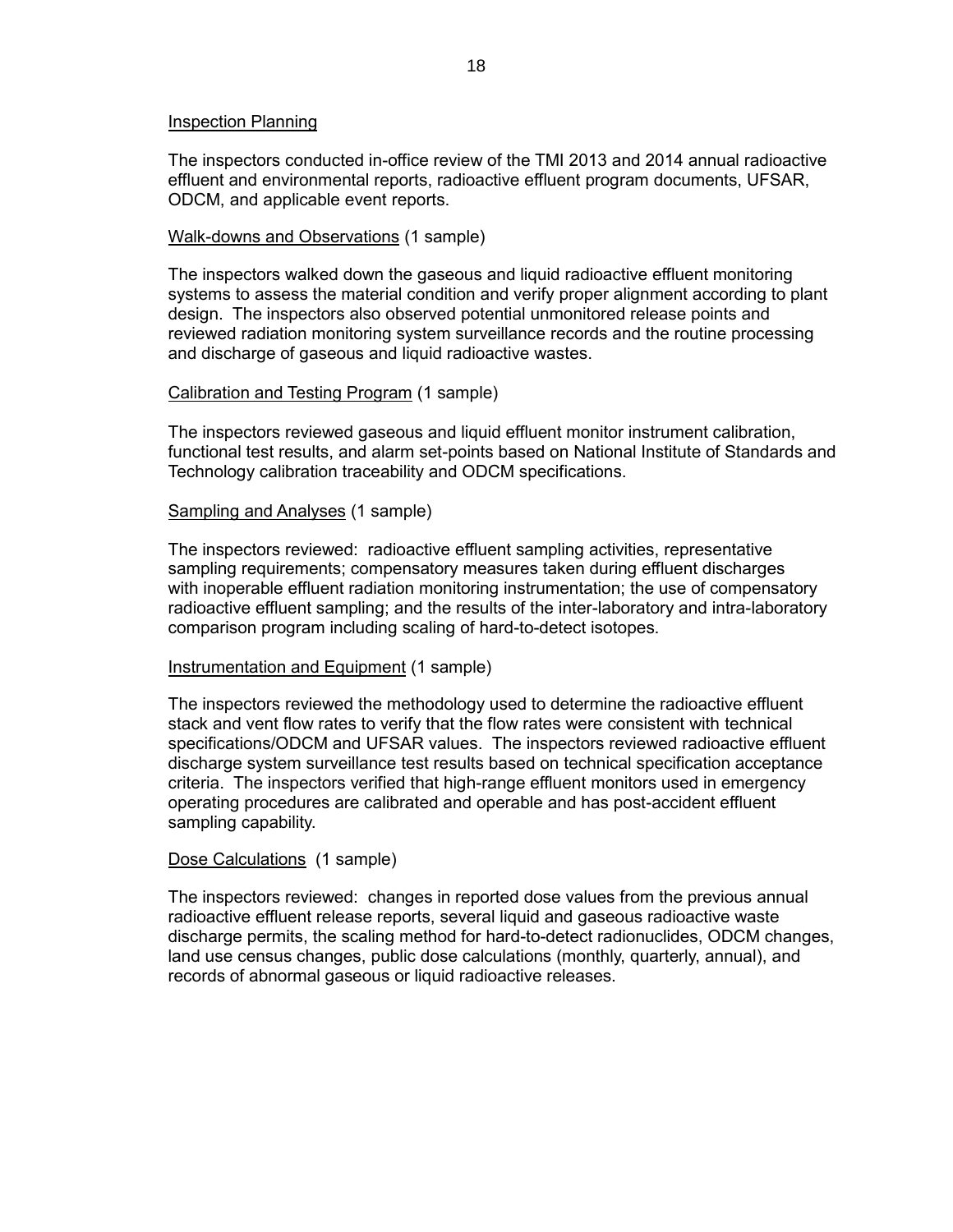Problem Identification and Resolution (1 sample)

The inspectors evaluated whether problems associated with the radioactive effluent monitoring and control program were identified at an appropriate threshold and properly addressed in Exelon's corrective action program.

b. Findings

No findings identified.

## <span id="page-21-0"></span>**4. OTHER ACTIVITIES**

- <span id="page-21-1"></span>4OA1 Performance Indicator Verification (71151 – 7 samples)
- .1 Unplanned Scrams, Unplanned Power Changes, and Unplanned Scrams with Complications (3 samples)
	- a. Inspection Scope

The inspectors reviewed Exelon's submittals for the following initiating events cornerstone performance indicators (PI) for the period of January 1, 2015 through December 31, 2015.

- Unplanned Scrams (IE01)
- Unplanned Power Changes (IE03)
- Unplanned Scrams with Complications (IE04)

To determine the accuracy of the performance indicator data reported during those periods, inspectors used definitions and guidance contained in Nuclear Energy Institute (NEI) Document 99-02, "Regulatory Assessment Performance Indicator Guideline," Revision 7. The inspectors reviewed Exelon's operator narrative logs, maintenance planning schedules, condition reports, event reports, and NRC integrated inspection reports to validate the accuracy of the submittals.

b. Findings

No findings were identified.

- .2 Radiological Effluent Technical Specifications Offsite Dose Calculation Manual Radiological Effluent Occurrences (1 sample)
	- a. Inspection Scope

The inspectors reviewed licensee submittals for the radiological effluent technical specifications offsite dose calculation manual radiological effluent occurrences PI (PR01) for the period of January 1, 2015 through December 31, 2015. The inspectors used PI definitions and guidance contained in the NEI Document 99-02, "Regulatory Assessment Performance Indicator Guideline," Revision 7, to determine if the PI data was reported properly. The inspectors reviewed the public dose assessments for the PI for public radiation safety to determine if related data was accurately calculated and reported.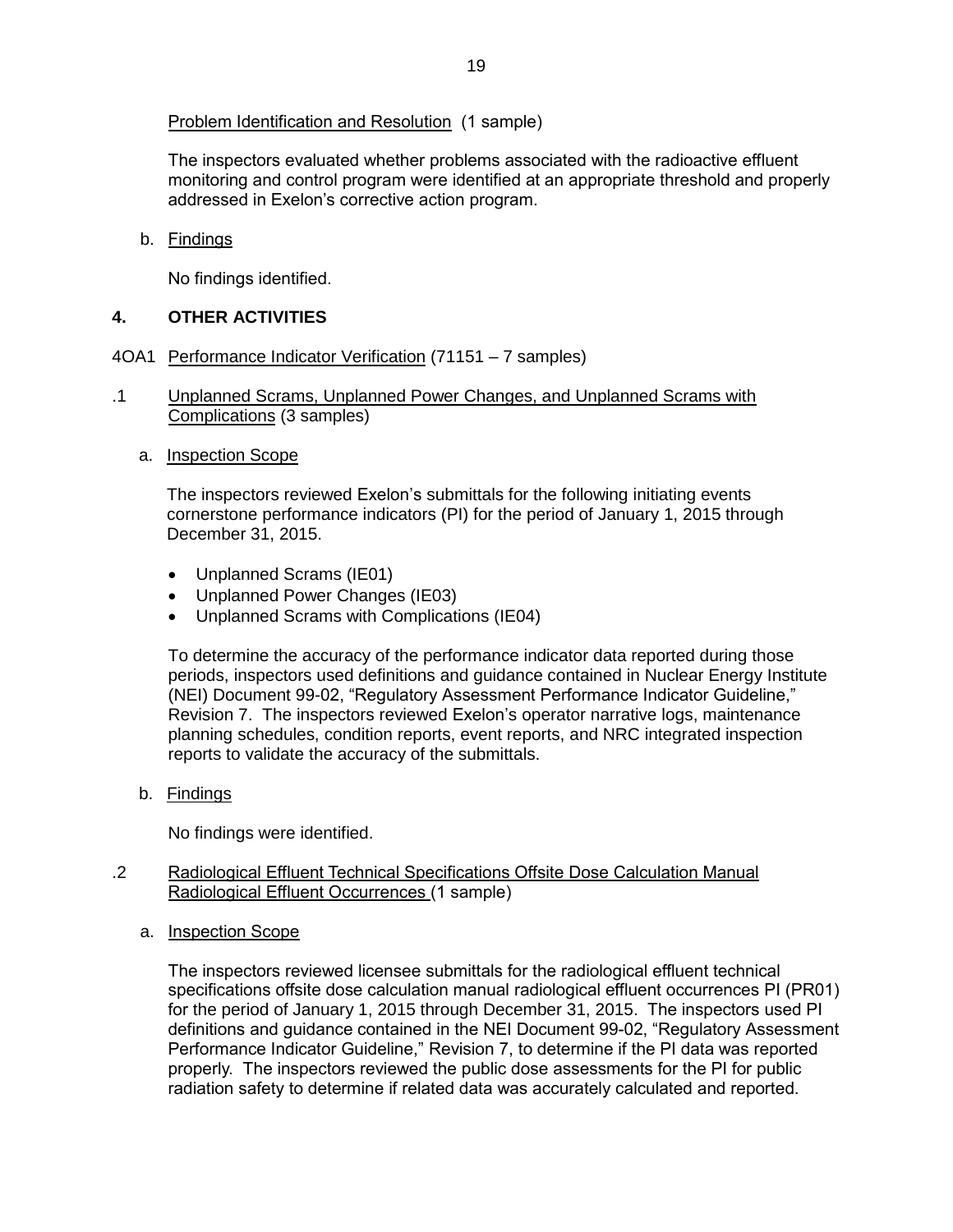The inspectors reviewed the corrective action program database to identify any potential occurrences such as unmonitored, uncontrolled, or improperly calculated effluent releases that may have impacted offsite dose. The inspectors reviewed gaseous and liquid effluent summary data and the results of associated offsite dose calculations to determine if indicator results were accurately reported.

b. Findings

No findings were identified.

## .3 Emergency Preparedness Performance Indicators (3 samples)

a. Inspection Scope

The inspectors reviewed data for the following three EP PIs: (1) drill and exercise performance (EP01); (2) ERO drill participation (EP02) and, (3) alert notification system (i.e. sirens) reliability (EP03). The last NRC EP inspection at TMI was conducted in the second calendar quarter of 2015. Therefore, the inspectors reviewed supporting documentation from EP drills and equipment tests from the second calendar quarter of 2015 through the fourth calendar quarter of 2015 to verify the accuracy of the reported PI data. The acceptance criteria documented in NEI 99-02, "Regulatory Assessment Performance Indicator Guidelines," Revision 7, was used as reference criteria.

b. Findings

No findings were identified.

<span id="page-22-0"></span>4OA2 Problem Identification and Resolution (71152)

Routine Review of Problem Identification and Resolution Activities

a. Inspection Scope

As required by Inspection Procedure 71152, "Problem Identification and Resolution," the inspectors routinely reviewed issues during baseline inspection activities and plant status reviews to verify that Exelon entered issues into the corrective action program at an appropriate threshold, gave adequate attention to timely corrective actions, and identified and addressed adverse trends. In order to assist with the identification of repetitive equipment failures and specific human performance issues for follow-up, the inspectors performed a daily screening of items entered into the corrective action program and periodically attended issue report screening and management meetings.

b. Findings

No findings were identified.

## <span id="page-22-1"></span>4OA3 Follow-Up of Events and Notices of Enforcement Discretion (71153 - 2 samples)

Plant Events

a. Inspection Scope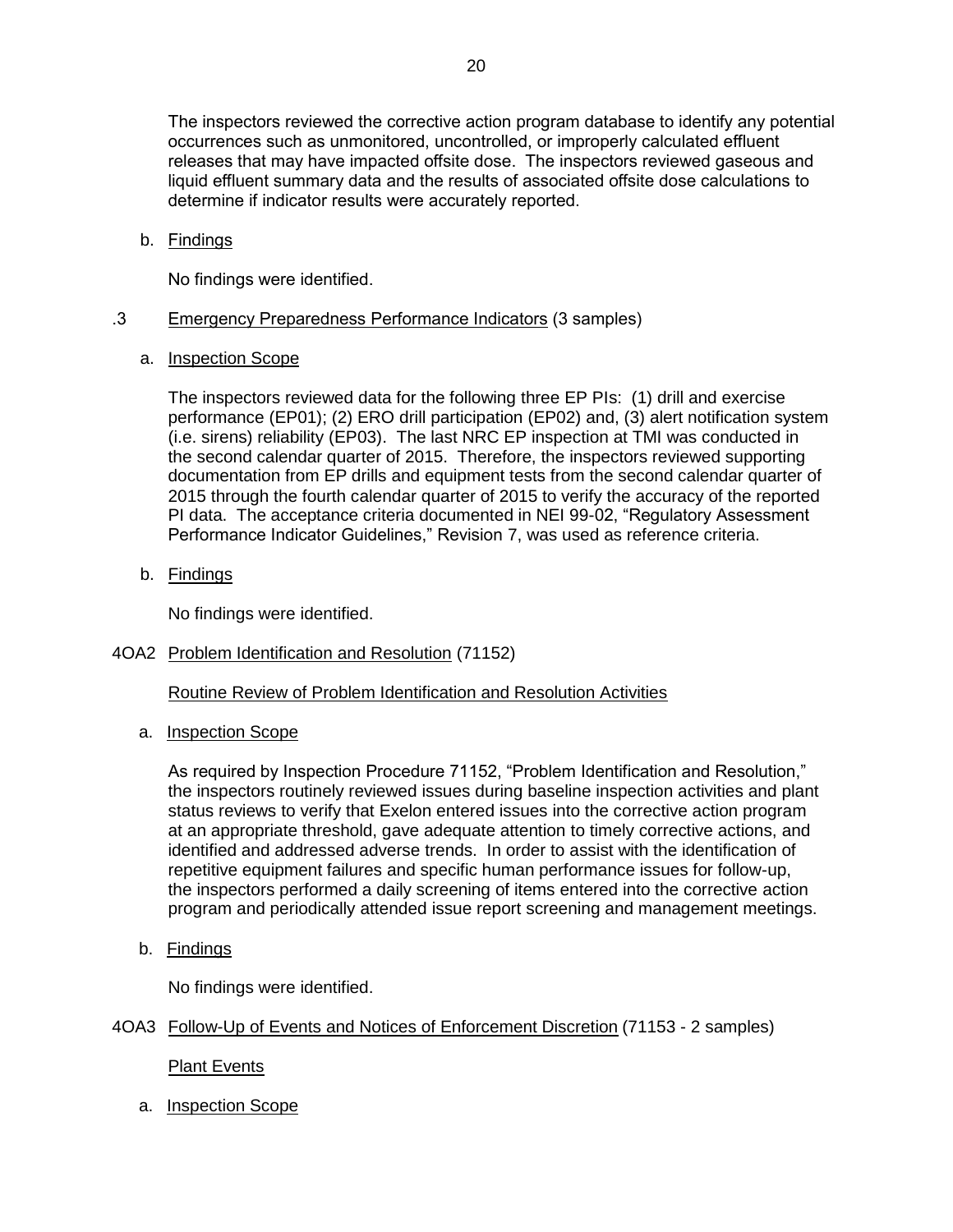For the plant events listed below, the inspectors reviewed and/or observed plant parameters, reviewed personnel performance, and evaluated performance of mitigating systems. The inspectors communicated the plant events to appropriate regional personnel, and compared the event details with criteria contained in Inspection Manual Chapter 0309, "Reactive Inspection Decision Basis for Reactors," for consideration of potential reactive inspection activities. As applicable, the inspectors verified that Exelon made appropriate emergency classification assessments and properly reported the event in accordance with 10 CFR 50.72 and 50.73. The inspectors reviewed Exelon's follow-up actions related to the events to assure that Exelon implemented appropriate corrective actions commensurate with their safety significance.

- Inadvertent heat sink protection system actuation reported to the NRC under event notification 52695 on January 29, 2016
- Main feedwater transient due to integrated control system module malfunction on February 23, 2016
- b. Findings

No findings were identified.

## <span id="page-23-0"></span>4OA6 Meetings, Including Exit

## Quarterly Inspection Report Exit

On April 21, 2016, the inspectors presented the inspection results to Mr. Thomas Haaf, TMI Plant Manager, and other members of the TMI staff. The inspectors verified that no proprietary information was retained by the inspectors or documented in this report.

## <span id="page-23-1"></span>4OA7 Licensee-Identified Violations

The following violation of very low safety significance (Green) was identified by Exelon and is a violation of NRC requirements which meets the criteria of the NRC Enforcement Policy for being dispositioned as an NCV.

## Inaccurate Risk Assessment during Pressurizer Power Operated Relief Valve Setpoint **Check**

On February 6, 2016, while making preparations to perform procedure 1303-11.45, "PORV Setpoint Check," a senior operator identified that the assigned risk for this planned maintenance activity was inaccurate. Specifically, the risk for the maintenance activity was Yellow, not Green, as originally determined. The reason for the inaccurate risk was due to not previously recognizing the pressurizer's block valve (RC-RV-2) would be rendered inoperable during the maintenance activity. This condition could result in failure to operate the pressurizer's power operated relief valve. The failure to accurately assess the risk of the power operated relief valve setpoint check was a performance deficiency that was within the licensee's ability to identify and correct. The inspectors noted that this maintenance activity had an inaccurate risk assessment for at least the past three years.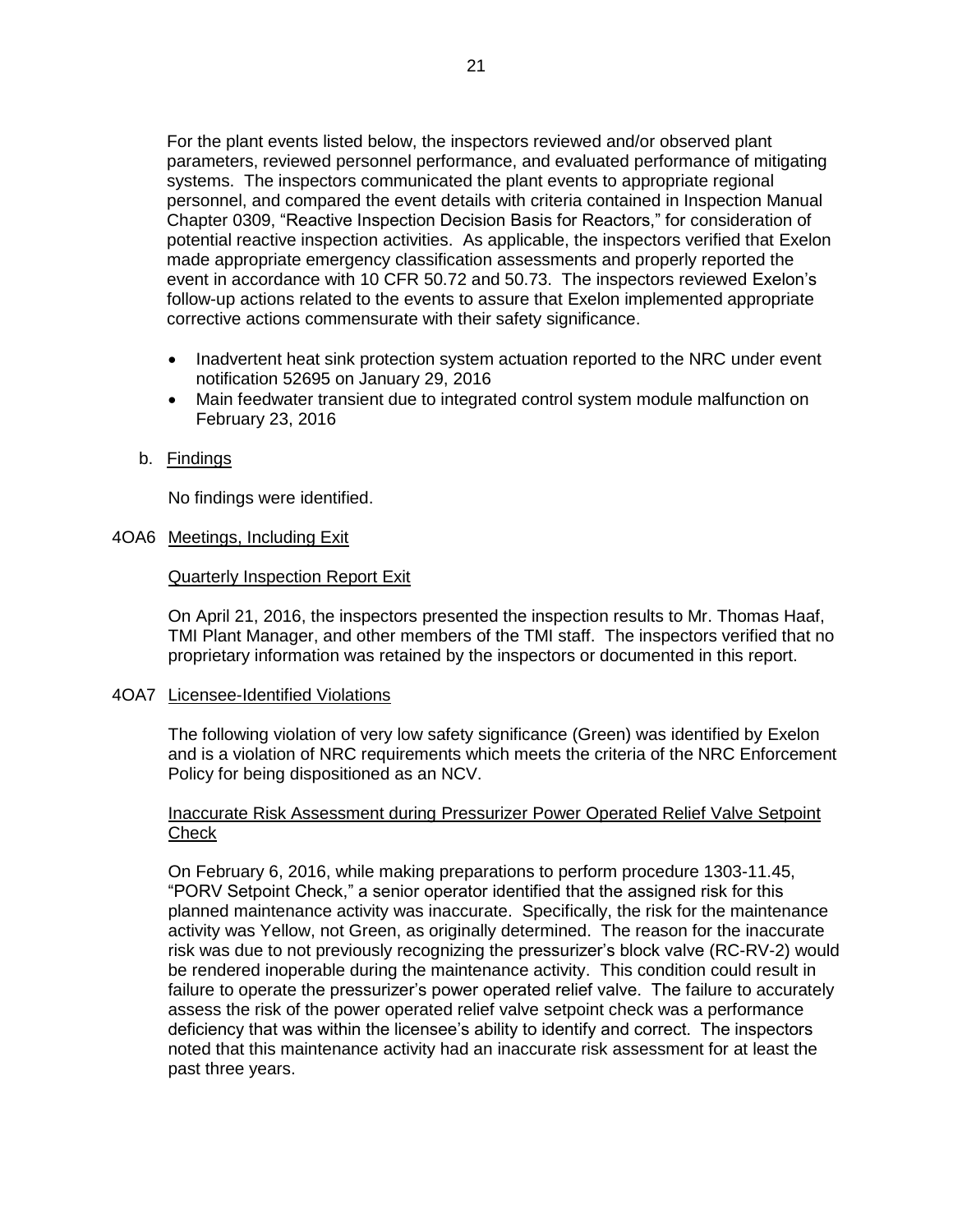This performance deficiency was a violation 10 CFR Part 50.65(a)(4), which requires, in part, the licensee to assess and manage the increase in risk that may result from the proposed maintenance activity. Contrary to the above, Exelon failed to accurately assess the risk for the power operated relief valve setpoint check over the past three years. The issue was more than minor because it was associated with the configuration control attribute of the initiating systems cornerstone and it adversely affected the cornerstone objective of limiting the likelihood of events that upset plant stability and challenge critical safety functions during shutdown as well as power operations.

The inspectors determined that the finding was of very low safety significance (Green), based on IMC 0609, Appendix K, "Maintenance Risk Assessment and Risk Management Significance Determination Process," screening criteria. The finding screened to Green because the incremental core damage probability of failing to operate RC-RV-2 is less than 1.00  $\times$  10<sup>-6</sup> per year during the short period which the valve is rendered inoperable during each performance of this maintenance activity. Exelon has entered this issue into its corrective action program (issue report 2622859) and revised the risk assigned to this maintenance activity. Because this finding is of very low safety significance and had been entered into Exelon's corrective action program, this violation is being treated as a Green, licensee-identified NCV, consistent with section 2.3.2 of the NRC's Enforcement Policy.

## <span id="page-24-0"></span>**ATTACHMENT: SUPPLEMENTARY INFORMATION**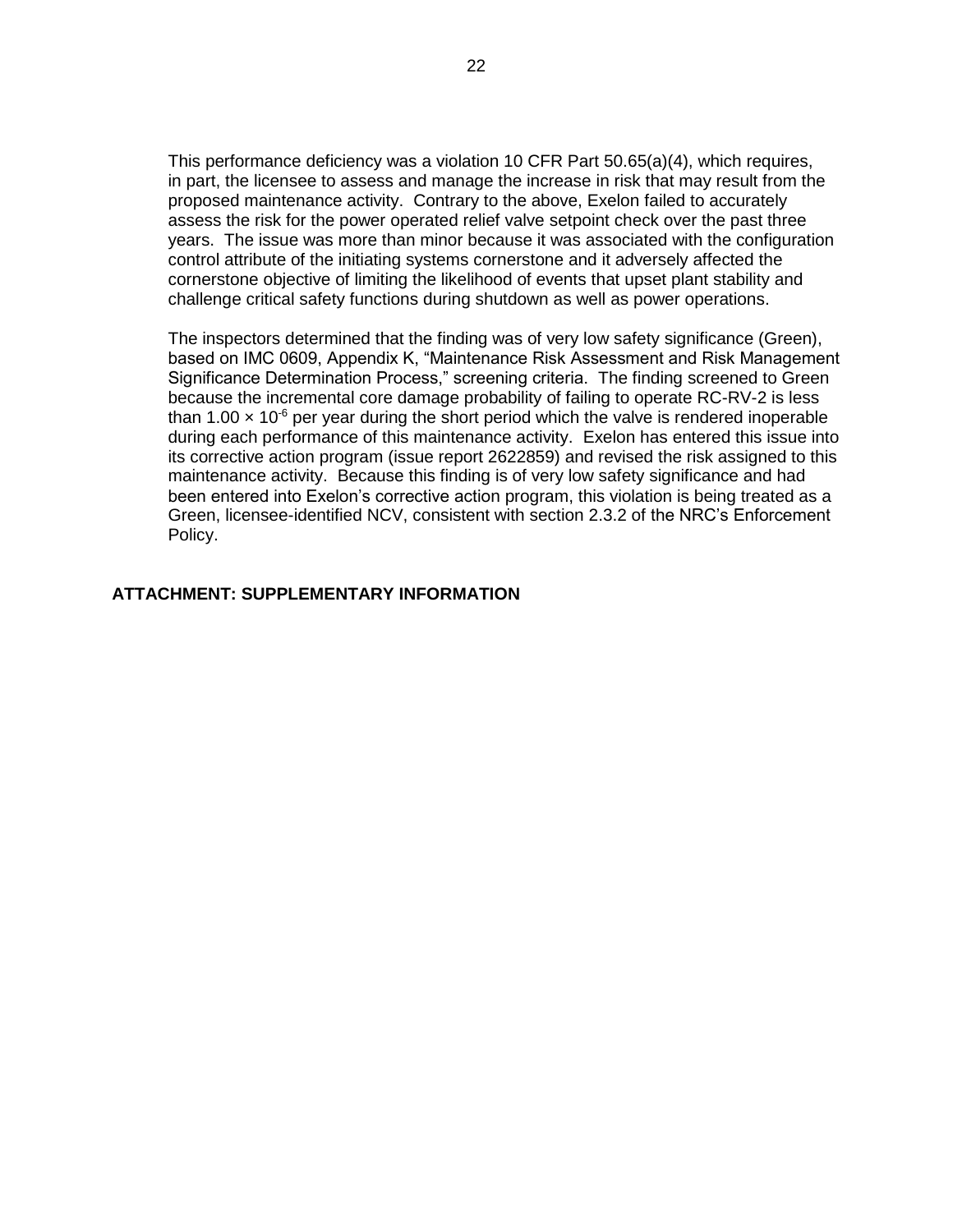## **SUPPLEMENTARY INFORMATION**

## **KEY POINTS OF CONTACT**

#### <span id="page-25-1"></span><span id="page-25-0"></span>Licensee Personnel

E. Callan Site Vice President T. Haaf Plant Manager T. Alvey Manager, Chemistry D. Atherholt Manager, Regulatory Assurance J. Beaver Electrical Training Instructor J. Bingaman Control Room Operator J. Bomgarder Chemistry Technician J. Boudah Supervisor, Maintenance I & C R. Campbell Manager, Site Security J. Cavanaugh Manager, Engineer V. Cwietniewicz Manager, Exelon Mid-Atlantic EP N. Desantis Shift Supervisor, Operations D. Divittore Manager, Radiological Engineering N. Favorito Shift Manager, Operations T. Fitting Chemistry Technician M. Fitzwater **Senior Regulatory Assurance Engineer** T. Hanlon Radio Chemist M. Harty **Shift Supervisor, Operations** G. Herneisey Operations Training Lead D. Herr Fire Protection System Engineer S. Marbaise Electrical Maintenance Manager E. Miller **Auxiliary Operator** R. Miller Regulatory Assurance Engineer C. O'Hagan TMI-Site Risk Management Engineer J. Piazza Senior Manager, Design Engineering J. Picket Manager, EP<br>
B. Price Shift Manage Shift Manager, Operations D. Repice Jr. **Electrical Engineer** T. Roberts Manager, Radiation Protection Technical Support B. Smith Operation Shift Supervisor G. Smith Director, Maintenance B. Shumaker Manager, Emergency Preparedness M. Sweigart **Chemistry Laboratory Supervisor** L. Weber Environmental Chemist S. Wilkerson Manager, Development D. Williams Shift Manager Unit 1 B. Wunderly **Director**, Site Engineering

## Other Personnel

S. Martin Nuclear Safety Specialist Pennsylvania Department of Environmental Protection Bureau of Radiation Protection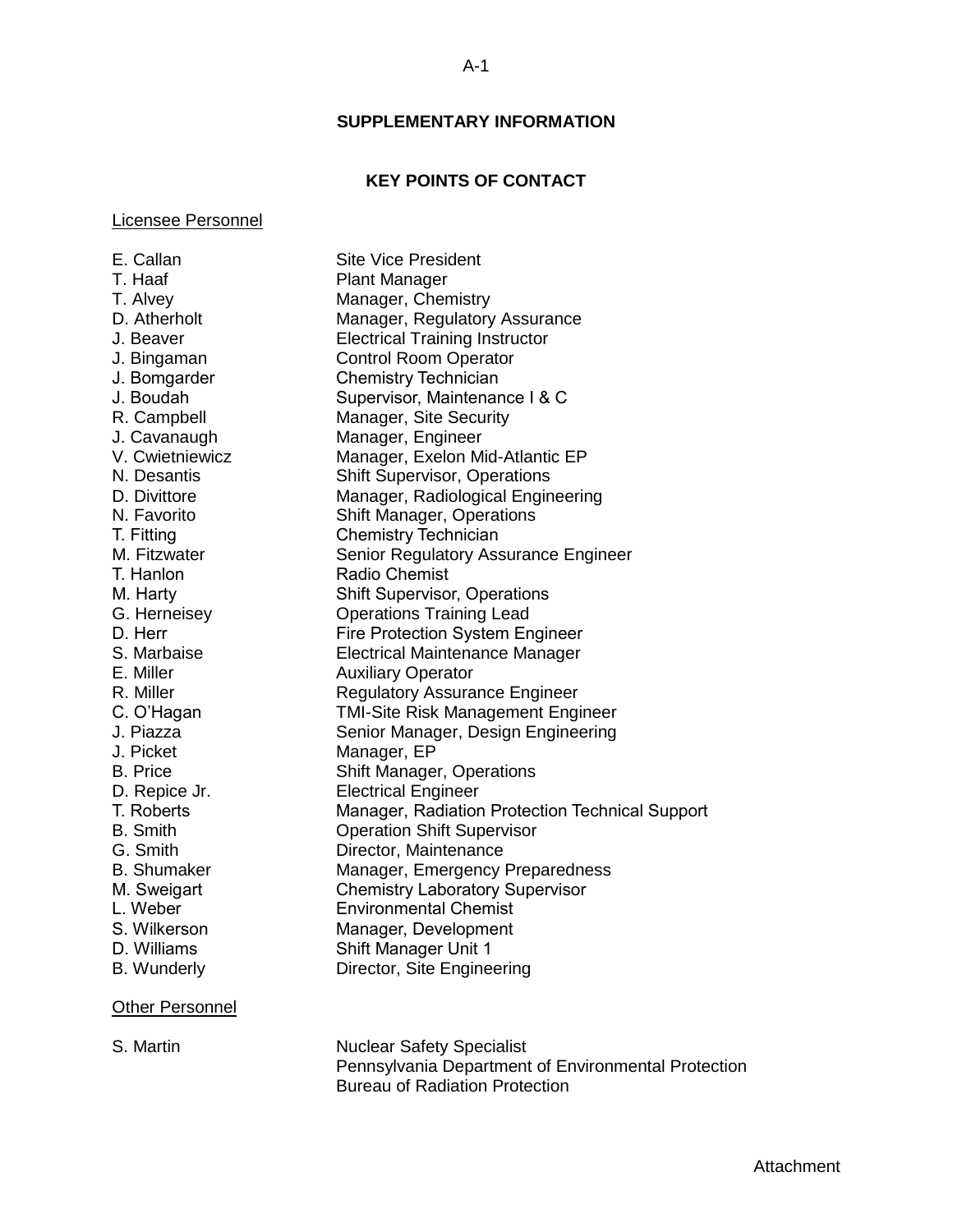## **LIST OF ITEMS OPENED, CLOSED, DISCUSSED, AND UPDATED**

## <span id="page-26-0"></span>Opened/Closed

05000289/2016001-01 NCV Deficient Design Control of ECCS Level Transmitter Instrument Line Heat Trace Causes Freezing and Inoperability (Section 1R01)

## **LIST OF DOCUMENTS REVIEWED**

<span id="page-26-1"></span>\*IR generated due to NRC inspection

## **Section 1R01: Adverse Weather Protection**

**Procedures** 

OP-AA-108-111-1001, "Severe Weather and Natural Disaster Guidelines" OP-TM-108-111-1001, "TMI Severe Weather and Site Inaccessibility Guidelines" MA-TM-1003, "Snow and Ice Removal Plan – TMI" OP-AA-201-006, Control of Temporary Heat Generating Equipment, Revision 8

Miscellaneous

Prompt Investigation 2607617, BWST Level Indication DH-LT-809 Failed High, dated January 4, 2016

TMI-16-S-0004, Temp Config Change – BWST Level Instrument Freeze Protection (10CFR50.59 Screen), Revision 0, dated January 6, 2016

TMI Operations and Outage Control Central shift narrative logs, dated January 4 – 25, 2016 TMI Primary Plant Computer trace for DH-LT-809, dated January 4 - 5, 2016 TMI TS 3.3.2

| IRs: | 2612495 | 2612413 | 2612667 | 2610837 | 2608465 | 2608297 |
|------|---------|---------|---------|---------|---------|---------|
|      | 2607775 | 2607918 | 2607676 | 2067678 | 2598648 | 2598029 |
|      | 2586912 | 2596013 | 2595956 | 2457834 | 2620704 |         |

## **Section 1R04: Equipment Alignment**

**Procedures** 

OP-TM-535-000, River Water Support System, Revision 007

**Drawings** 302-082, Emergency Feedwater – Flow Diagram, Revision 25 302-202, Nuclear Service River Water System, Revision 81 302-611 Reactor Building Normal and Emergency Cooling Water System, Revision 14

**Miscellaneous** WOs: R2112538 C2035397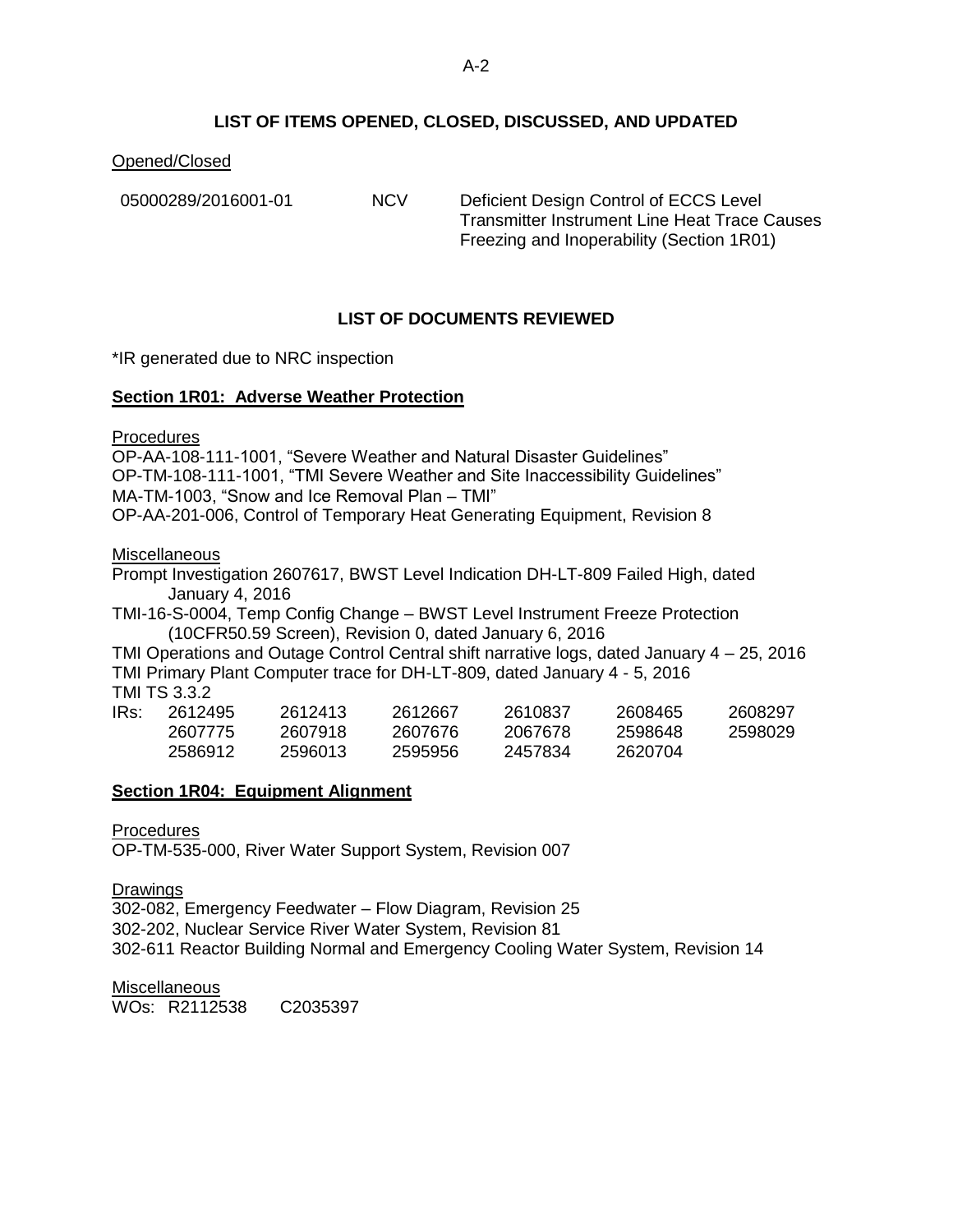## **Section 1R05: Fire Protection**

**Procedures** 1038, Administrative Controls-Fire Protection Program, Revision 76 1038, Administrative Controls- Fire Protection Program, Revision 82 1303-12.23, Fire Damper Functional Test, dated 07/10/2015 1303-12.25, Fire Door Inspection and Maintenance, dated 03/02/2016 1303-12.3, Fire Hose Reel Inspection (outside RB), dated 3/25/2015 1303-12.8C, Fire Protection Instrumentation Functional Test (control building elevation 322'), dated 04/08/2015 1303-12.8F, Functional Test AB/FHB FS Instrumentation, dated 06/06/2015 CC-AA-309-101, Engineering Technical Evaluations, Revision 11 OP-MA-201-007, Fire Protection System Impairment Control, Revision 6 Miscellaneous 990-1745, Three Mile Island Unit no. 1 Fire Hazards Analysis Reports, Revision 26

Fire Hazard Analysis Report, Revision 25 Safe Shutdown Equipment List, Revision 25 Three Mile Island Nuclear Station Pre-Fire Plan Index, dated 9/25/2013 IRs: 1295171 2645116

#### **Section 1R06: Flood Protection Measures**

Miscellaneous TMI Operations Priority Worklist, dated March 21, 2016 IRs: 2629435 2640064

#### **Section 1R07: Heat Sink Performance**

Drawings

1D-541-29-001, HX NS-C1A Nuclear Service Closed Cooling Water Tube plug Map, Revision 4

**Miscellaneous** Clearance 16500179 Work Order R2234972

#### **Section 1R11: Licensed Operator Requalification Program**

Procedures

1102-4, Power Operations – Enclosure 6: Maintaining Core Thermal Power Within Licensed Limits, Revision 130

OP-TM-621-000, Integrated Control System, Revision 6

OP-TM-PPC-C1708, Reactor High Power, Revision 1

**Miscellaneous** 

11.7.10.004, Operator Simulator #4 – Total Loss of FW Requiring HP Cooling, Revision 15 Gas Release Permit G-20160224-018B, dated February 24, 2016 WC-AA-104, Risk Screening for M2398825, SP8AFT1\A: Investigate and Repair ICS Module, dated February 24, 2016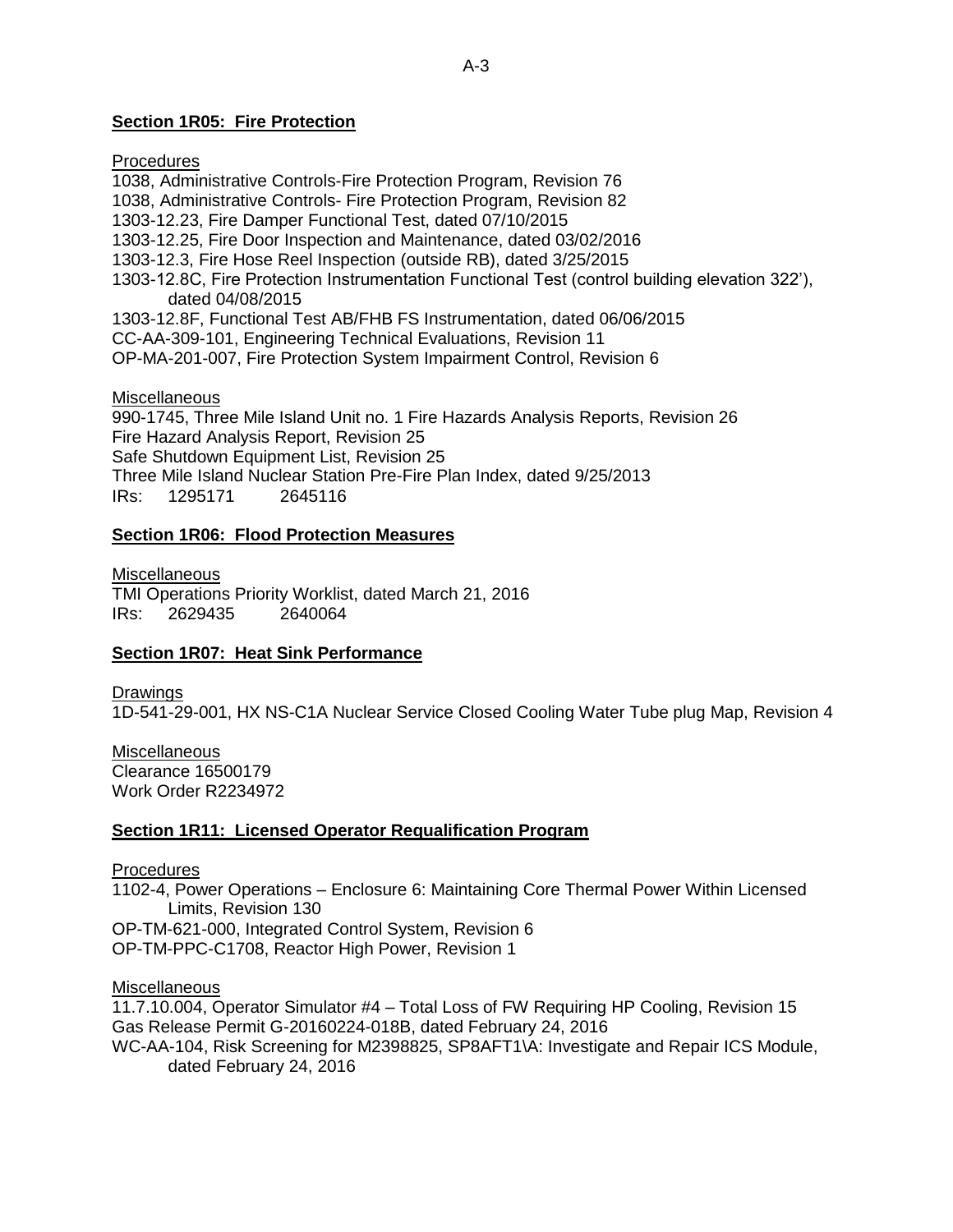## **Section 1R12: Maintenance Effectiveness**

## **Procedures**

ER-AA-310, Implementation of the Maintenance Rule, Revision 9 ER-AA-310-1004, Maintenance Rule Performance Monitoring, Revision 013 ER-AA-310-1005, Maintenance Rule – Dispositioning between (a)(1) and (a)(2), Revision 7 ER-TM-310-1001, TMI Guidance for Maintenance Rule Unavailability Monitoring, Revision 5 PI-AA-120, Issue Identification and Screening Process, Revision 5

#### **Miscellaneous**

IRs 2452858 2615743 2471164 2600386

## **Section 1R13: Maintenance Risk Assessments and Emergent Work Control**

## **Procedures**

1303-11.45, PORV Setpoint Check, Revision 41 1082.1, TMI Risk Management Program, Revision 8 ER-AA-600-1016, Configuration Risk Model Update, Revision 010 OP-TM-108-117, Protected Equipment Worksheets, Attachment 7-2, Revision 0A, February 24, 2016 WC-AA-101, On-Line Work Control Process, Revision 18

#### Miscellaneous

TMI Plan of the Day, February 23, 2016

|      |                     | .         |         |         |         |         |
|------|---------------------|-----------|---------|---------|---------|---------|
| IRs: | 2606178             | 2605502   | 2608660 | 2607115 | 2606712 | 2605678 |
|      | 2605804             | 2612204** | 2617232 | 2622217 | 2621925 | 2621889 |
|      | 2622558             | 2630107   | 2622859 |         |         |         |
|      | Clearance: 15501410 |           |         |         |         |         |

WOs: C2035530

\*\*Immediate investigation, "Question on Station Risk from Breaker Inspections," dated January 15, 2016

## **Section 1R15: Operability Evaluations**

## **Procedures**

1301-4.6.2, Station Battery 1B Weekly 1420-DC-3.1, Online Replacement of a Station Battery Cell OP-AA-102-103, Operator Work Around Program, Revision 004 OP-AA-108-115, Operability Determinations, Revision 10 OP-AA-108-115-1002, Supplemental Consideration for On-Shift Immediate Operability Determinations, Revision 2 OP-TM-212-000, Decay Heat Removal System, Revision 021 MA-AA-716-230-1001, Oil Analysis Interpretation Guideline, Revision 019 Miscellaneous

IN 2015-12, "Unaccounted for error Terms Associated with the Irradiation Testing and Environmental Qualification of Important-to-Safety Components" MRC Package 01-20-2016 TMI Part 21 Review; P21A: 02618830-02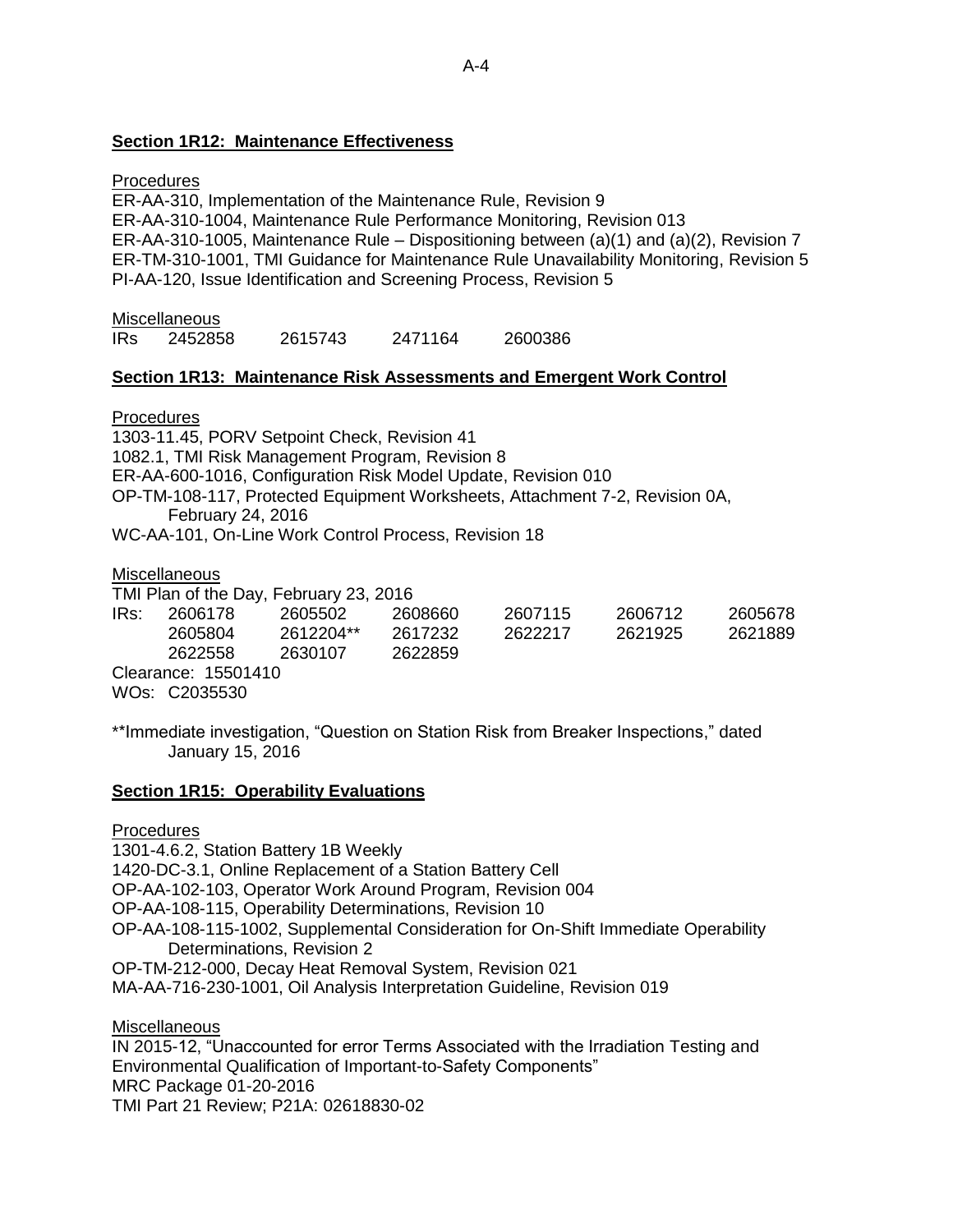| IRs: | 2595583       | 2606178  | 2605502  | 2608660 | 2607115 | 2606712 |
|------|---------------|----------|----------|---------|---------|---------|
|      | 2605678       | 2605804  | 02612387 | 2618830 | 2612376 |         |
|      | WOs: A2393641 | C2035530 | R2267222 |         |         |         |

## **Section 1R18: Plant Modifications**

## **Procedures**

CC-AA-102, Design Input and Configuration Change Impact Screening, Revision 20 CC-AA-103, Configuration Change Control, Revision 21 CC-AA-112, Temporary Configuration Change, Revision 23 OP-AA-201-006, Control of Temporary Heat Generating Equipment, Revision 8

## **Drawings**

5130-813059, BWST Isometric DH Line, Revision 6 5130-213097, RCM Technology Heat Trace Wiring per ECR 15-00085, Revision 3 ET-30250A, Electric Pipe Temperature Control Schedule, Revision 1

## **Miscellaneous**

ECR TM 16-00006-000, TCCP: Alternate Heat to BWST Level Sensing Lines, dated January 5, 2016

IRs: 2607617 2612000\*

## **Section 1R19: Post-Maintenance Testing**

**Procedures** 

1303-4.16, Emergency Power System, Revision 136A 1420-HT-1.1, Heat Trace and Alarm Circuit Troubleshooting, Revision 003 1420-HT-1.2, Nelson Electric Heat Trace Replacement and Splicing, Revision 001 1420-HT-1.3, Heat Trace Replacement, Revision 005 OP-TM-541-208, IST of NS-P-1A/B/C, Revision 011

Vendor Manual

VM-TM-2874, Heat Trace Vendor Technical Manual

**Miscellaneous** 

A2395462 (CM ECR), Authorize Wiring Parallel vs. Series for Heat Trace 30250A 1 & 2, dated January 8, 2016

C2035545, Resolve for Proper Level Indication (DH-LT-809), dated January 8, 2016 ECR TM 16-00006-000, Alternate Heat to BWST Level Sensing Lines, dated January 5, 2016 FRAGNET WW1606 for NS-P-1A Motor Replacement, dated January 29, 2016

IST Evaluation #271, IC-V-4, dated February 17, 2016

| IRs: | 2620135       | 2607617              | 2609417  | 2608866              | 2608865 | 2608864 |
|------|---------------|----------------------|----------|----------------------|---------|---------|
|      | 2608784       | 2608327              | 2622194  | 2621529              | 2621511 | 2621041 |
|      | 2623209       | 2606178              | 2605502  | 2608660              | 2607115 | 2606712 |
|      | 2605678       | 2605804              |          |                      |         |         |
|      | WOs: C2035530 | C <sub>2035545</sub> | R2252355 | C <sub>2033478</sub> |         |         |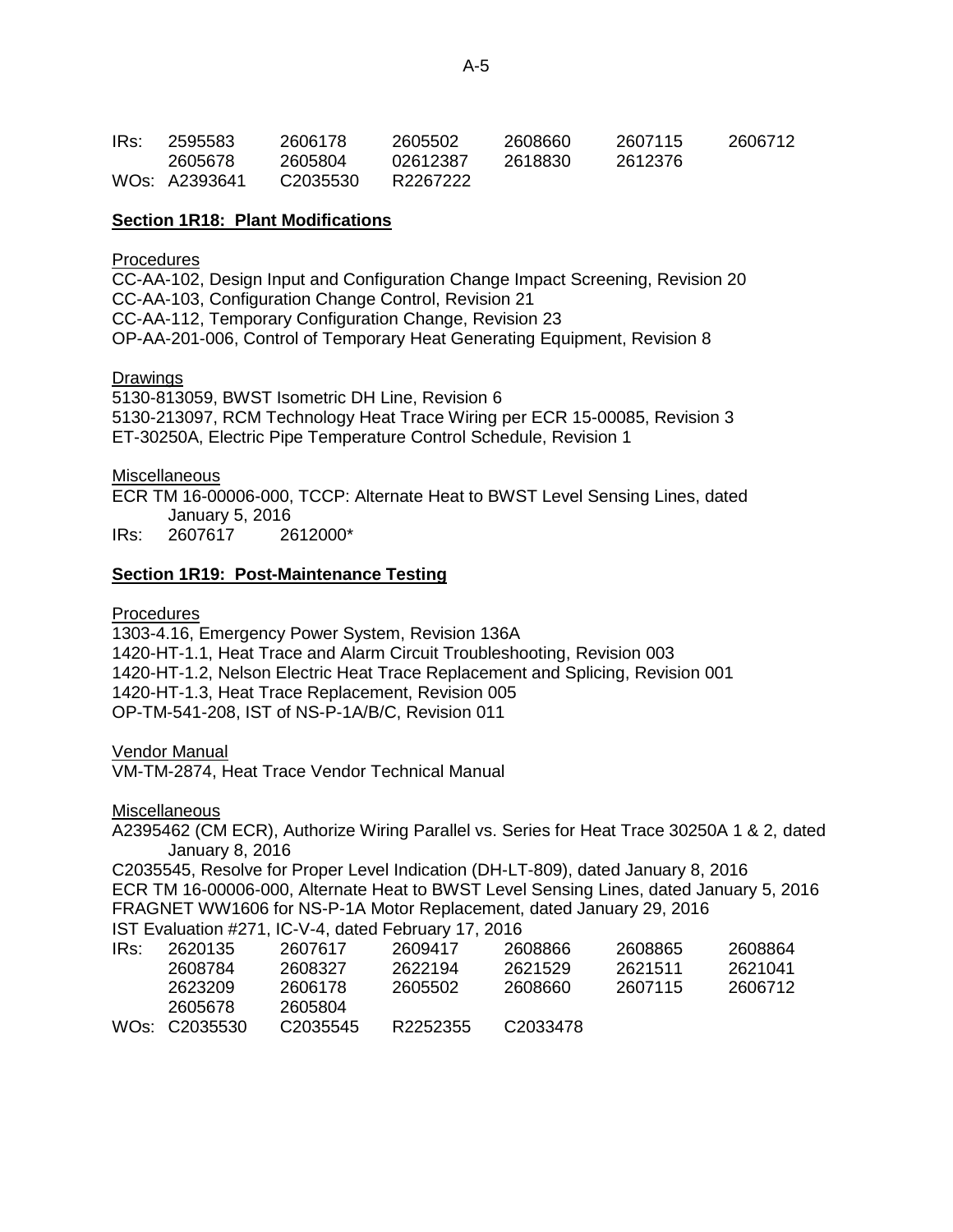## **Section 1R22: Surveillance Testing**

## Procedures

1303-4.1D, Rev.23, RPS Channel D Test ER-AP-331-1003, RCS Leakage Monitoring and Action Plan, Revision 8 OP-TM-211-205, In-service Testing of Make-Up Pump 1A, Revision 9 OP-TM-211-212, IST of MU-V-16A and MU-V-16B, Revision 004A OP-TM-220-251, RCS Leak Rate Determination, Revision 3 OP-TM-541-214, IST of NS-V-54B, Revision 000 WC-TM-430, Surveillance Testing Program, Revision 0 WC-TM-430-1001, Surveillance Testing Program Database Interface and Maintenance, Revision 1

## **Miscellaneous**

| 2619936       | 2620101 | 2630999  | 2631103 | 2631020 | 0262316 |
|---------------|---------|----------|---------|---------|---------|
| 2624061       |         |          |         |         |         |
| WOs: R2267225 |         |          |         |         |         |
|               |         | R2159303 |         |         |         |

## **Section 1EP2: Alert and Notification System Evaluation**

## **Procedures**

EP-AA-1009, Exelon Nuclear Radiological Emergency Plan Annex for Three Mile Island Station Revision 24

EP-MA-121-1002, Alert Notification System (ANS) Program, Revision 11

- EP-MA-121-1003, Alert and Notification System (ANS) Monitoring, Troubleshooting, and Testing Program, Revision 5
- EP-MA-121-1003, Alert and Notification System (ANS) Monitoring, Troubleshooting, and Testing Program, Revision 6
- EP-MA-121-1004, Alert and Notification System (ANS) Program, Revision 8

#### **Miscellaneous**

ANS Maintenance Records, 2015

ANS Testing Records, January 2014 – January 2016 Design Report, Three Mile Island

Generating Station, Public Alert and Notification System, Revision 0 – April 2013 IRs: IR 2630725

## **Section 1EP3: Emergency Response Organization Staffing and Augmentation System**

**Procedures** 

EP-AA-1000, Standardized Radiological Emergency Plan, Revision 28 EP-AA-1009, Exelon Nuclear Radiological Emergency Plan Annex for Three Mile Island Station, Revision 24

EP-AA-1009 Addendum 1, Three Mile Island Station On-Shift Staffing Technical Basis Revision 1

EP-AA-112-100-F-06, ERO Notification or Augmentation, Revision R

EP-AA-120-F-03, MA/MW Station EP Recurring Tasks, Revision 0

TQ-AA-113, ERO Training and Qualification, Revision 028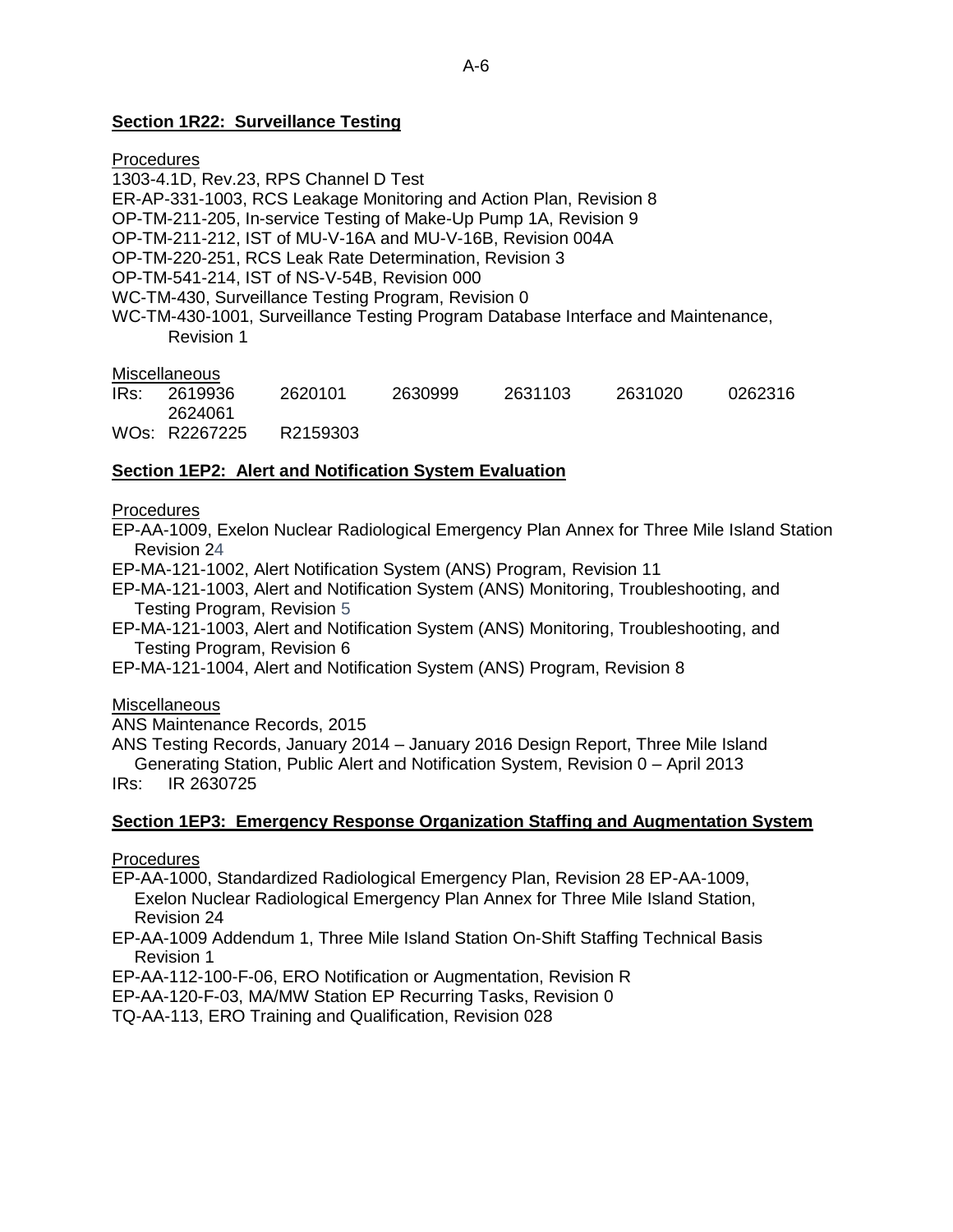**Miscellaneous** 

TMI Call-In Augmentation Drill Report 12-10-15 - Team D TMI Call-out Drill Reports: June 2015, August 2015, December 2015 TMI Five-Part Duty Roster, dated January 1, 2016

## **Section 1EP5: Maintenance of Emergency Preparedness**

**Procedures** 

EP-AA-120, Emergency Plan Administration, Revision 17

EP-AA-120-1001, 10 CFR 50.54(q) Change Evaluation, Revision 7

EP-AA-120-F-06, Evacuation Time Estimate Review Checklist, Revision A

- EP-AA-1009 Addendum 2, Evacuation Time Estimates for Three Mile Island Plume Exposure Pathway Emergency Planning Zone, Revision 01
- EP-AA-121, Emergency Response Facilities and Equipment Readiness, Revision 14

EP-AA-121-F-09, TMI EP Equipment Matrix, Revision 2

LS-AA-104, Exelon 50.59 Review Process, Revision 10

LS-AA-104-1000, 50.59 Resource Manual, Revision 9

LS-AA-104-1002, 50.59 Applicability Review Form, Revision 5

LS-AA-104-1003, 50.59 Screening Form, Revision 4

LS-AA-104-1004, 50.59 Evaluation Form, Revision 6

WC-AA-106, Work Screening and Processing, Revision 15

## **Miscellaneous**

Check In Self-Assessment Report, Assignment 2568465, 2016 NRC EP Baseline Inspection Readiness

ERO Augmentation Drill (Everbridge Test) Memo, 12/10/15 Drive-In Augmentation Drill Results KLD TR-623, Three Mile Island Generating Station, Development of Evacuation Time Estimates (March 24, 2014) KLD TR-732, Three Mile Island 2014 Population Update Analysis (December 11, 2014) KLD TR-792, Three Mile Island 2015 Population Update Analysis (November 10, 2015) NOSA-TMI-14-03 Emergency Preparedness Audit Report NOSA-TMI-15-03 Emergency Preparedness Audit Report Safety Evaluation for Three Mile Island, Unit 1 (TMI-1), Relocation of the Technical Support Center (TSC) (TAC No. M35210)

Three Mile Island 2015 Graded Exercise Evaluation Report

Three Mile Island June 9, 2015, Drill Evaluation Report

Three Mile Island July 28, 2015, Drill Evaluation Report

Three Mile Island August 25, 2015, Drill Evaluation Report

Three Mile Island October 5, 2015, Fire Event Evaluation Report, Revision 1

Three Mile Island October 13, 2015, Drill Evaluation Report

TMI 2016 Emergency Plan Letters of Agreement/Memoranda of Understanding with: AREVA; Bainbridge Fire Department; Elizabethtown/Friendship Fire Company; Harrisburg Area Community College; Hershey Medical Center; Lancaster Airport; Londonderry Volunteer Fire Company; Lower Swatara Volunteer Fire Company; Middletown Volunteer Fire Company; Norfolk Southern Railway Company; Northwest EMS; Pennsylvania Emergency Management Agency; Petroleum Products Corporation; Pinnacle Health Hospital; Susquehanna Area Regional Airport Authority; and, South Central EMS, Inc.

| IRs: | 1639140 | 2486081 | 2485559 | 1696897 | 2534522 |
|------|---------|---------|---------|---------|---------|
|      | 2551653 | 2560112 | 2568240 | 2568422 | 2570252 |
|      | 2582086 | 2598722 | 2603824 | 2628670 |         |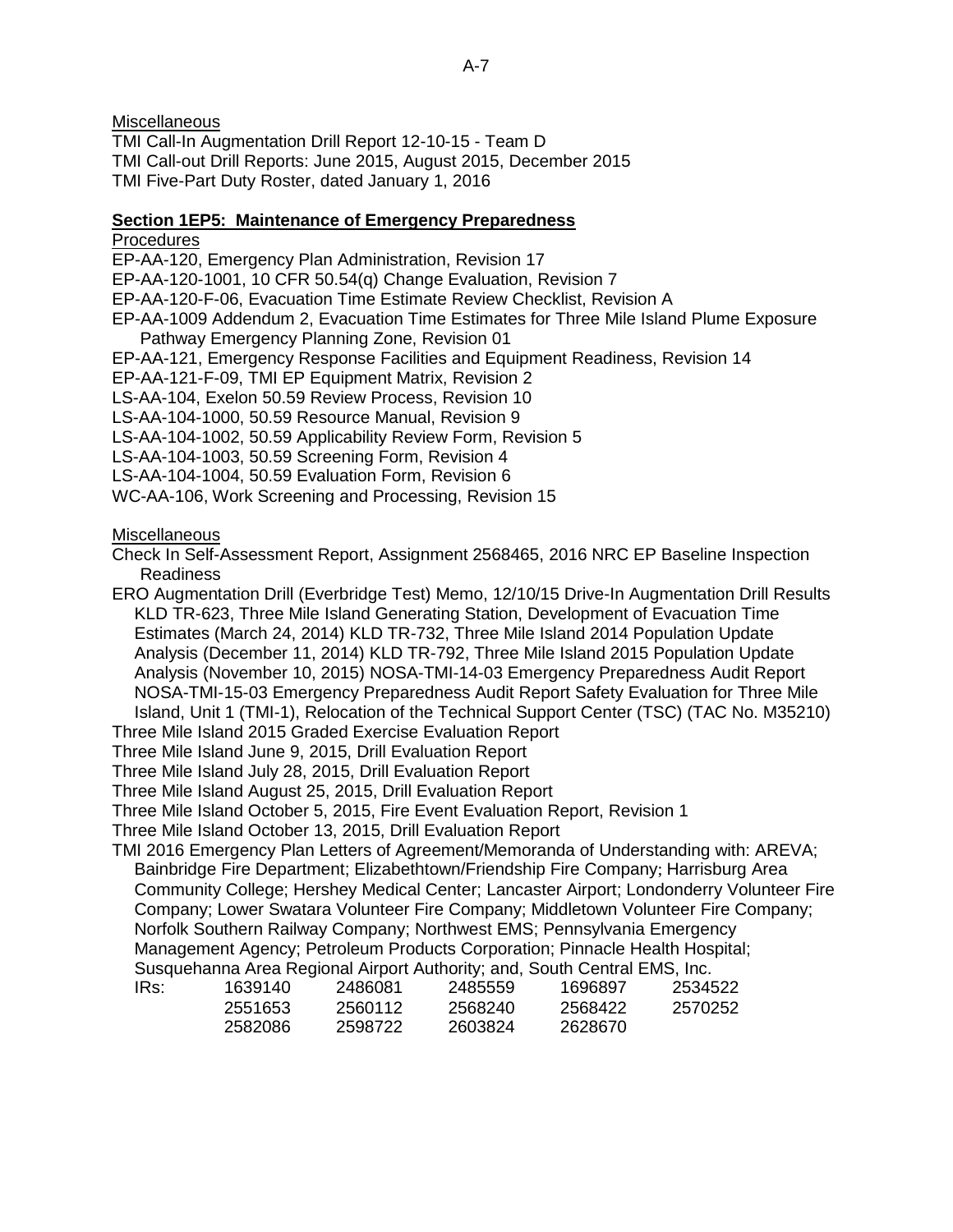## **Section 1EP6: Drill Evaluation**

#### **Procedures**

EP-AA-1009 Addendum 3 (Hot Matrix) – FA1 Fission Product Barrier Matrix, Revision 0 EAL Technical Basis Document – FA1, Revision 0

#### **Miscellaneous**

11.7.10.004, Operator Simulator #4 – Total Loss of FW Requiring HP Cooling, Revision 15

## **Section 2RS6: Radiological Gaseous and Liquid Treatment System**

## **Procedures**

CY-AA-130-3200, "Tritium, Gross Alpha, and Gross Beta Sample Preparation for Scintillation Counting," Revision 2

CY-TM-130-9780, "Determination of Tritium Activity," Revision 0 CY-TM-170-201, "Condenser Vacuum Pump Release Sampling, Normal Configuration," Revision 4 CY-TM-170-2001, "Releasing Radioactive Liquid Waste", Revision 0 CY-TM-170-2007, "Non-Routine Effluent Releases," Revision 2 CY-TM-170-2020, "Radiological Abnormal Release or Discharge," Revision 3 N-TM-408-4160, "RGPP Reference Material for TMI," Revision 3 EN-AA-408, "Radiological Groundwater Protection Program," Revision 0 EN-AA-408-4000, "Radiological Groundwater Protection Program Implementation," Revision 6 N1828, "Quality Assurance Program for Radiological Effluent Monitoring," Revision 12 RW-AA-100, "Process Control Program for Radioactive Wastes," Revision 11

## **Miscellaneous**

Discharge Release Packages

## **Gaseous**

G-2015-1123-223B, G-2015-1201-225B, G-2015-1209-229B, G-2015-1222-233B, G-2016-0108-001B, G-2016-0123-006B

**Liquids** 

L-2016-0205-018B, L-2016-0206-019B, L-2016-0207-020B, L-2016-0208-022B

Ventilation Surveillance Records

| WO <sub>S</sub> | R2236319 | R2245619 | R2235413 | R2233757 |
|-----------------|----------|----------|----------|----------|
| ARS/IRS:        | 02531179 | 02588315 | 02619999 | 02624960 |

## **Section 4OA1: Performance Indicator Verification**

## **Procedures**

LS-AA-2001, Collecting and Reporting of NRC Performance Indicator Data, Rev. 014

LS-AA-2110, Monthly Data Elements for NRC Emergency Response Organization (ERO) Drill Participation, Revision 006

LS-AA-2120, Monthly Data Elements for NRC Drill and Exercise Performance, Revision 004

LS-AA-2130, Monthly Data Elements for NRC Alert and Notification System (ANS) Revision 005 ANS Reliability PI data, April 2015 – December 2015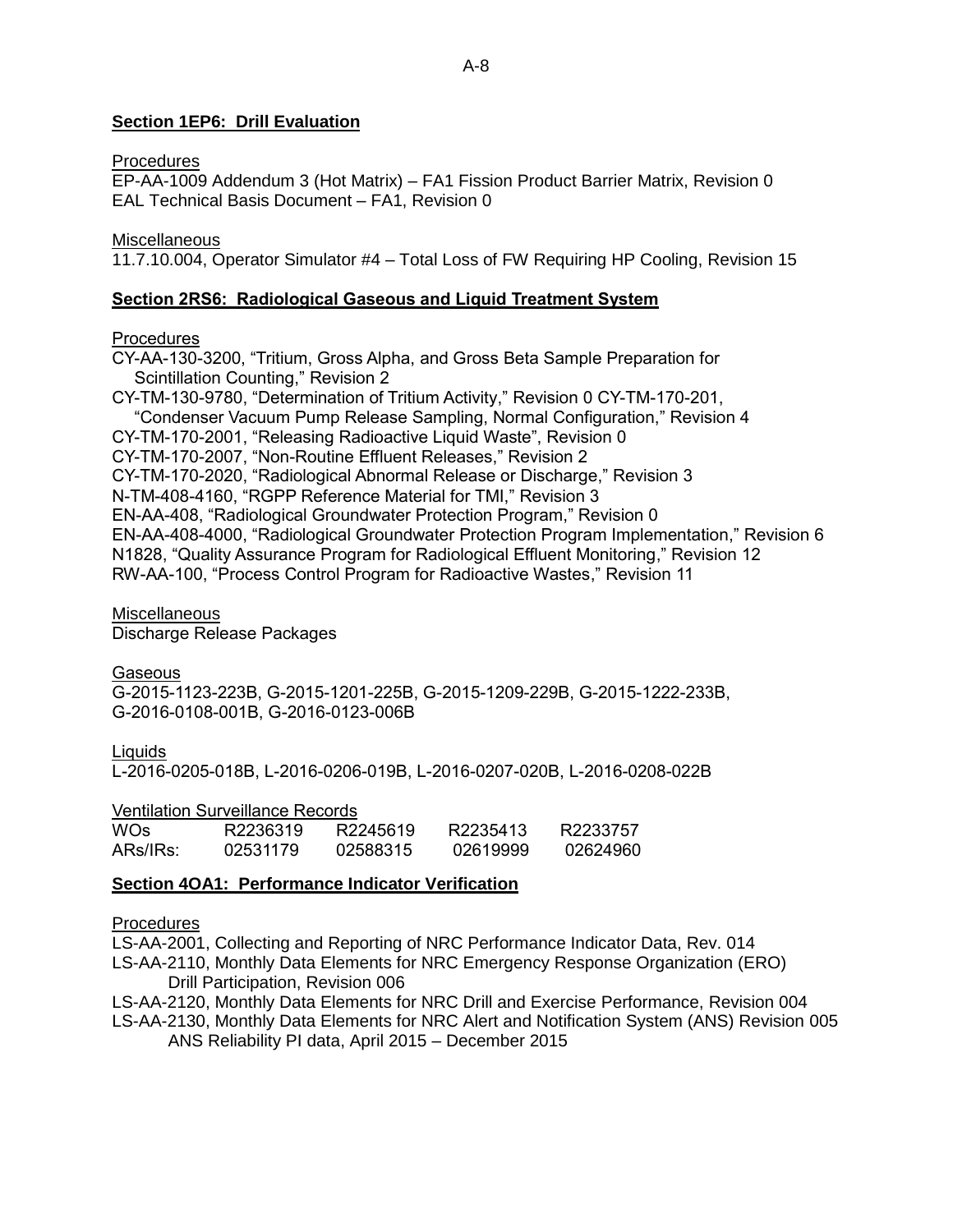**Miscellaneous** Consolidated Data Entry (TMI), dated February 2, 2016 DEP PI data, April 2015 – December 2015 ERO Drill Participation PI data, April 2015 – December 2015

#### **Section 4OA3: Followup of Events and Notices of Enforcement Discretion**

#### Procedures

1102-4, Power Operation, Revision 130 MA-AA-716-004, Conduct of Troubleshooting, Revision 013 OP-TM-621-471, ICS Manual Control, Revision 009

#### Drawings

D8032731, Integrated Control System – Detailed Schematic Part 4: Feedwater Control, Revision S

#### Miscellaneous

ACE 2594514, Invalid HSPS Train 'A' Actuation During CLR Application, dated January 14, 2016 NRC Event Notification No. 51695, dated January 29, 2016 M2398825, Troubleshooting for SP8A-DPT-1 Erratic, dated February 24, 2016 TMI-1 Core Power Plots, dated February 23 – 25, 2016 TMI-1 Shift Operations Logs, dated February 23 – 25, 2016 Clearance 11500335 IRs 2594514 2630734 2631312 2630831 2630799 2630734 WO C2022584 M2398825 A2398825